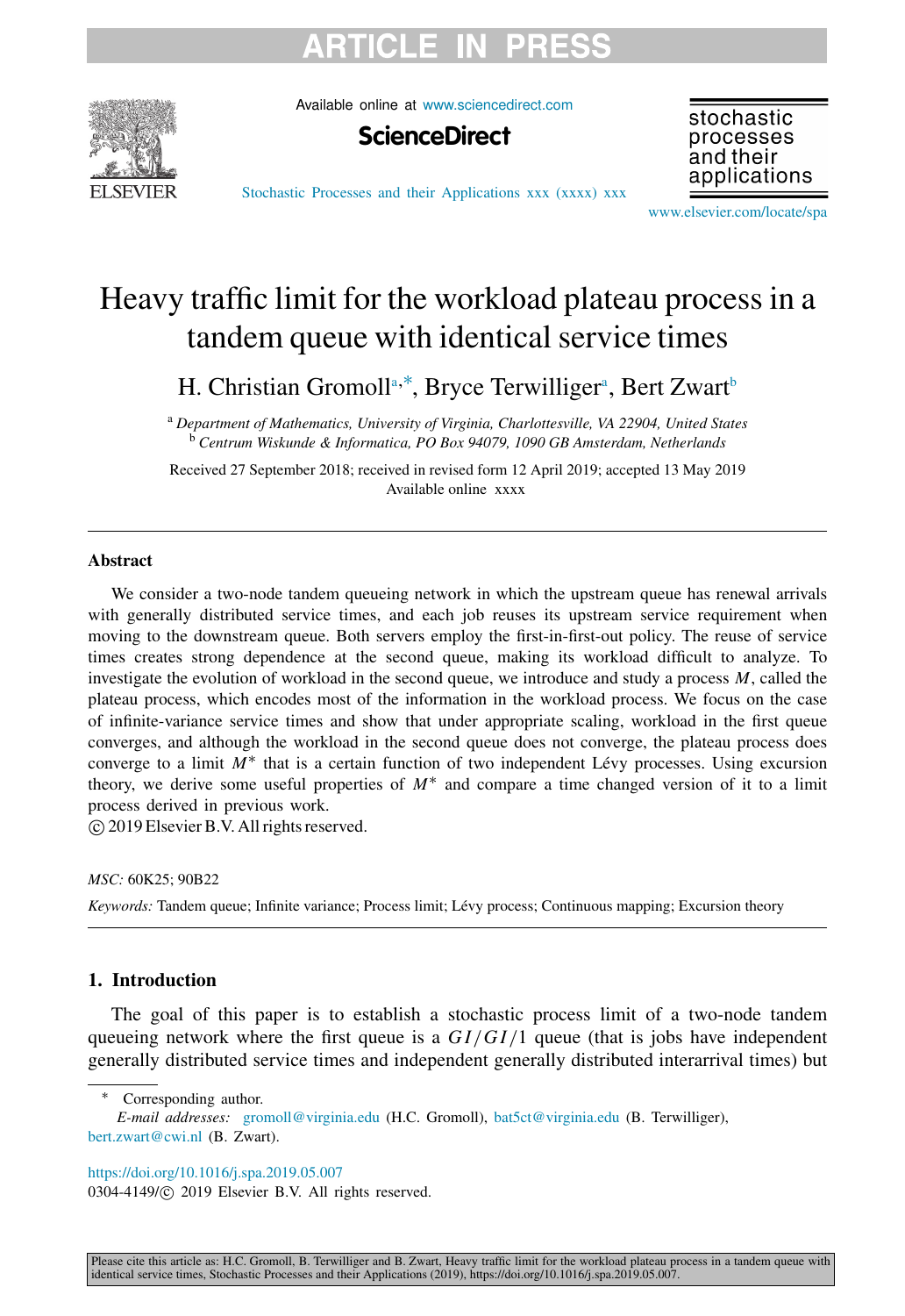# **ARTICLE IN PR**

### 2 *H.C. Gromoll, B. Terwilliger and B. Zwart / Stochastic Processes and their Applications xxx (xxxx) xxx*

in contrast to most queueing models, customers reuse their specific service requirement when moving to the second queue. In other words, once a job's random service requirement has been generated at the first queue, it will also be that job's requirement at the second queue. Both servers process jobs in first-in-first-out order and have unlimited waiting space.

This structure induces a strong dependence between arrivals and services at the second queue, leading to unusual phenomena and making even simple performance measures such as the workload difficult to analyze.

To visualize the effect of identical service times, consider the workload in the second queue over a generic period during which both queues are busy. During a given interarrival time for the second queue, its workload will decrease by exactly the duration of this interarrival time (since we are assuming the second queue does not empty during this period). But this time equals the interdeparture time from the first queue, which equals the service time of the job about to transfer. Since this job reuses its service time at the second queue, this also equals the amount of work about to enter the second queue. So the workload in the second queue simply decreases by this job's service time and then increases by the same amount when the job transfers. The effect over a busy period of the second queue is a series of returns to the same level attained at the previous arrival time.

This continues until a job in service at the first queue is larger than any previous job in the first queue's busy period. The workload in the second queue will then empty and be zero for a while until the job transfers, at which time the workload will increase to a new level that is higher than the previous level, and resume a series of returns to this new level until the next record-setting job comes through.

Thus, during a busy period of the first queue, the workload in the second queue is characterized by oscillations below a series of increasing levels or plateaus. When the first queue experiences a period of idleness, this pattern in the second queue is interrupted and its workload can reset to a new starting height for the next series of plateaus.

The pattern of frequent returns to the same level can be seen in [Fig.](#page-2-0) [1](#page-2-0), where the workload in the second queue must hit zero before each level increase. When compared visually to the workload in the first queue, it is clear that the behavior is very different because the workload in the second queue has frequent consecutive local maxima of the same value, interspersed with occasional increases of that value.

Why study such a model? After all, most queueing models in the literature make the Jacksonian assumption that jobs generate new independent service times at each queue, and there are good reasons for this. For one, the independence assumption is crucial to the mathematical techniques most often employed, for example for deriving product-form descriptions of the steady state in Jackson networks, or for proving diffusion approximations in generalized Jackson networks. A second reason is that independence is a natural assumption in many applications. Consider an automobile assembly line for example, where it would make sense to assume that the time to attach the doors is independent of the time to apply rust protection.

On the other hand, if we consider a manual automobile washing operation, it seems natural that the main factor influencing service times is the soil level of the vehicle. A very dirty vehicle will tend to have a longer service time than others at the first washing station, but probably also at the wheel washing station and very likely as well at the interior cleaning station. That is, one would expect a vehicle's random service times at various stations to be correlated with its soil level and thus to each other.

Computer and telecommunications networks afford further examples in which jobs must pass through a series of processing queues (transmission, integrity check, decryption, format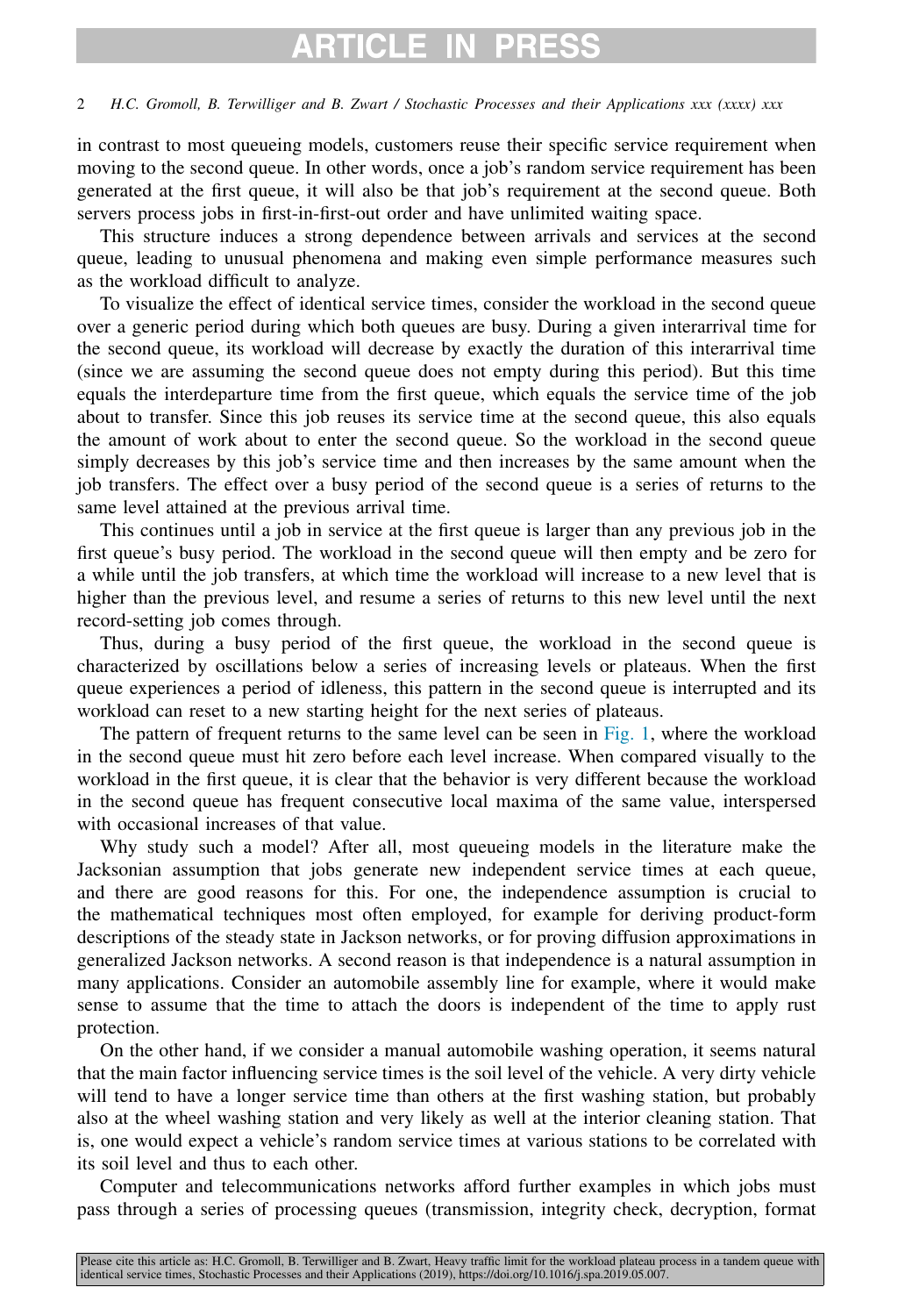# CI E





<span id="page-2-0"></span>Fig. 1. The workload in both queues with identical service times in each. 1000 Poisson arrivals with parameter 1/3.1 service times are Pareto(1,3/2).

translation et al.), the random processing time of which will be correlated to the job's intrinsic size (file size). Indeed one can imagine many applications in which the successive service times of a given job are highly correlated due to some intrinsic property of the job, and this motivates consideration of models with correlated service times.

While we are not proposing that the model studied here, with just two nodes and identical service times is realistic for direct applications (such a model would allow for a more general network topology and arbitrarily correlated as opposed to *identical* service times), we view it as an archetype for more realistic models incorporating correlation. It is the simplest possible model in which the unusual effects of strong service time correlations are laid bare, and yet it already exhibits the serious difficulties in analyzing such effects. Our aim is to demonstrate some useful mathematical tools for dealing with such difficulties (adding to the small handful of results that exist for this model). We also speculate that some of the tools used here may be of use in analyzing non-queueing models incorporating similar correlation structures, such as models of world record evolution in improving populations as studied in [\[2](#page-25-0)].

The tandem model under consideration was first introduced for Poisson arrivals in the PhD thesis of O. Boxma [[6\]](#page-25-1) where a rather complete analysis of the invariant distribution was given, providing a rare example of a non-product form tandem queueing network for which an explicit analysis of the downstream queue is possible. For more on the broader theory of tandem queueing networks with independent service times, the reader is referred e.g. to [\[12](#page-25-2),[14](#page-25-3)[,17](#page-25-4)] and references therein.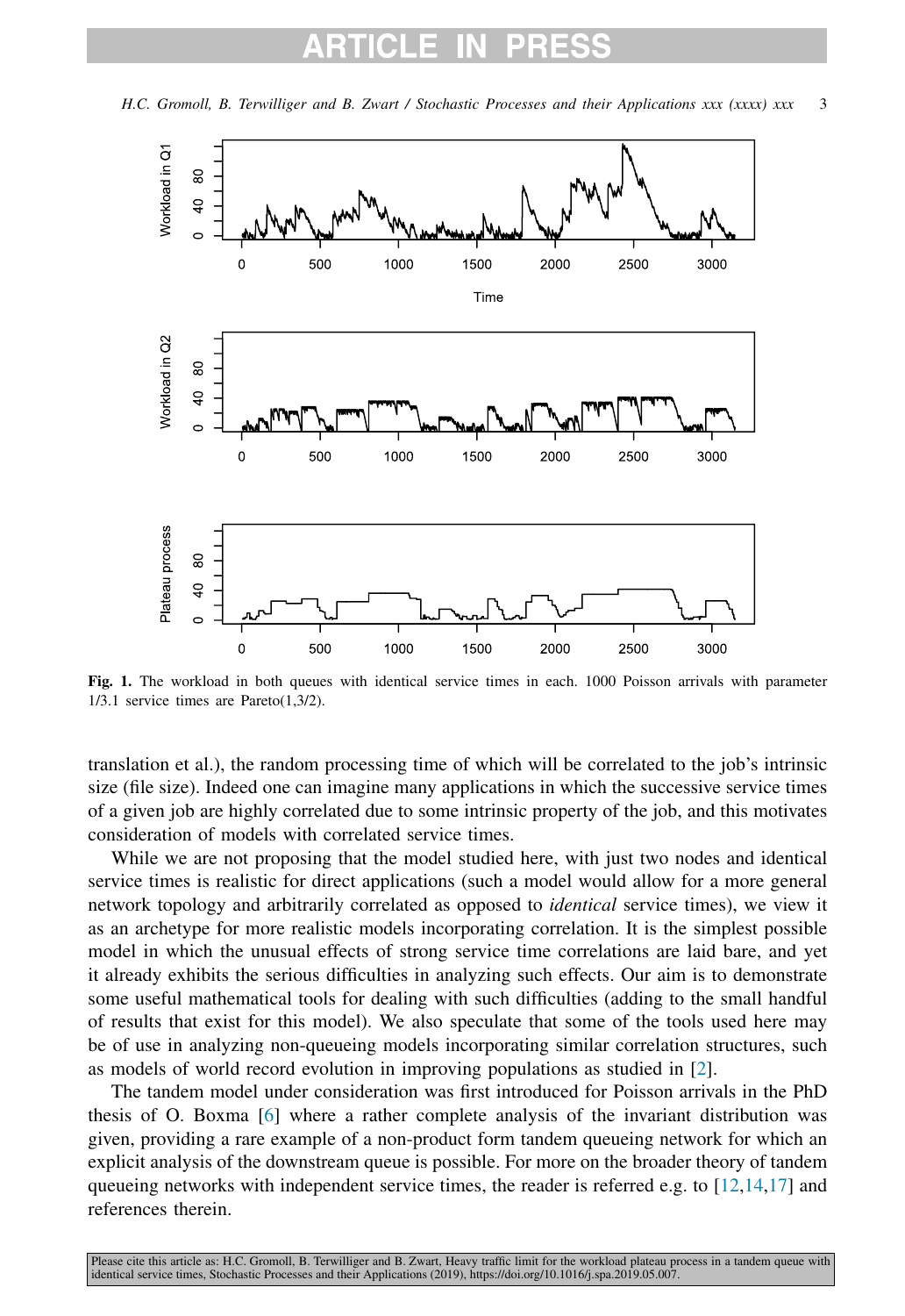# **ARTICLE IN PR**

#### 4 *H.C. Gromoll, B. Terwilliger and B. Zwart / Stochastic Processes and their Applications xxx (xxxx) xxx*

The present model also shows unusual behavior in heavy traffic. In the finite variance case it is known [\[14](#page-25-3),[15\]](#page-25-5) that the amount of work at the second node is of smaller order than the amount of work at the first node as the system load  $\rho$  (which is identical for both queues) tends to 1. For service times with bounded support, it is even shown in [[7\]](#page-25-6) that the expected value of the waiting time in the second queue is finite for  $\rho = 1$ . The intuition behind these results is that the amount of work in the first queue is driven by sums, and in the second queue is driven by maxima, suggesting that both queues should scale identically when the service times have infinite variance.

This behavior has recently been confirmed in our work [\[11](#page-25-7)], which is a prequel to the present study. In [[11\]](#page-25-7) we investigated the behavior of the workload of the second queue at embedded time points when the first queue empties. It was shown that this embedded Markov chain is sufficiently tractable, and analytic methods were used to investigate the process limit of this embedded Markov chain.

In the present paper we take up the task of analyzing the full workload process at the second node. We seek to prove a scaling limit theorem wherein the limit process is more tractable than the original workload process and can therefore serve as an approximation to it. One challenge is that the workload process does not converge in heavy traffic.

To see this intuitively, consider that on a space–time scale under which the successive plateaus of the process converge, there would be asymptotically infinitely many arrivals in between plateau increases. Under scaling, each such arrival causes a linear decrease at rate tending to infinity, followed by an upward jump the same size as the total decrease. The asymptotic result is oscillations below the level of the plateau that are too wild to converge in any of the Skorohod topologies.

We note that this type of behavior has been mentioned in Whitt's monograph [\[19](#page-25-8)], where new spaces (*E* and *F*) to potentially deal with such fluctuations have been suggested. Though an approach using this framework would be interesting, we take a different approach in the present paper which is more tailored to the specific model here. Notice that in [Fig.](#page-2-0) [1](#page-2-0), the silhouette of the workload in the second queue seems like it might converge in the usual *J*1-topology under the same scaling as the workload in the first queue. Moreover, much of the information about the workload in the second queue is retained if we only keep track of these recurring levels or plateaus, so we do not lose much by working with just the silhouette. For example, if one is interested in the probability of the buffer at the second queue exceeding some critical threshold, the answer is the same for the silhouette. The silhouette also provides an upper bound for the actual workload at any time, provides information about how often the second queue is idle, etc.

In choosing to work with the silhouette, we eliminate the oscillating behavior that prevents us from working directly with the workload in the second queue, and gain the ability to prove a limit theorem.

This is the strategy we follow. We introduce and study a process *M*, called the plateau process, which encodes most of the information in the workload process. The plateau process is defined to be the workload in the second queue at the time of the most recent arrival. This definition eliminates the difficulty with scaling described above. We show that under an appropriate scaling, the plateau process converges to a limit *M*<sup>∗</sup> that is a certain function of two independent Lévy processes  $U^*$  and  $V^*$ .

More explicitly, it will be shown that the *N*th job waits in the second queue for a period of time  $F(U, V, 1)(N)$ , where U and V are the arrival and service processes for the model, and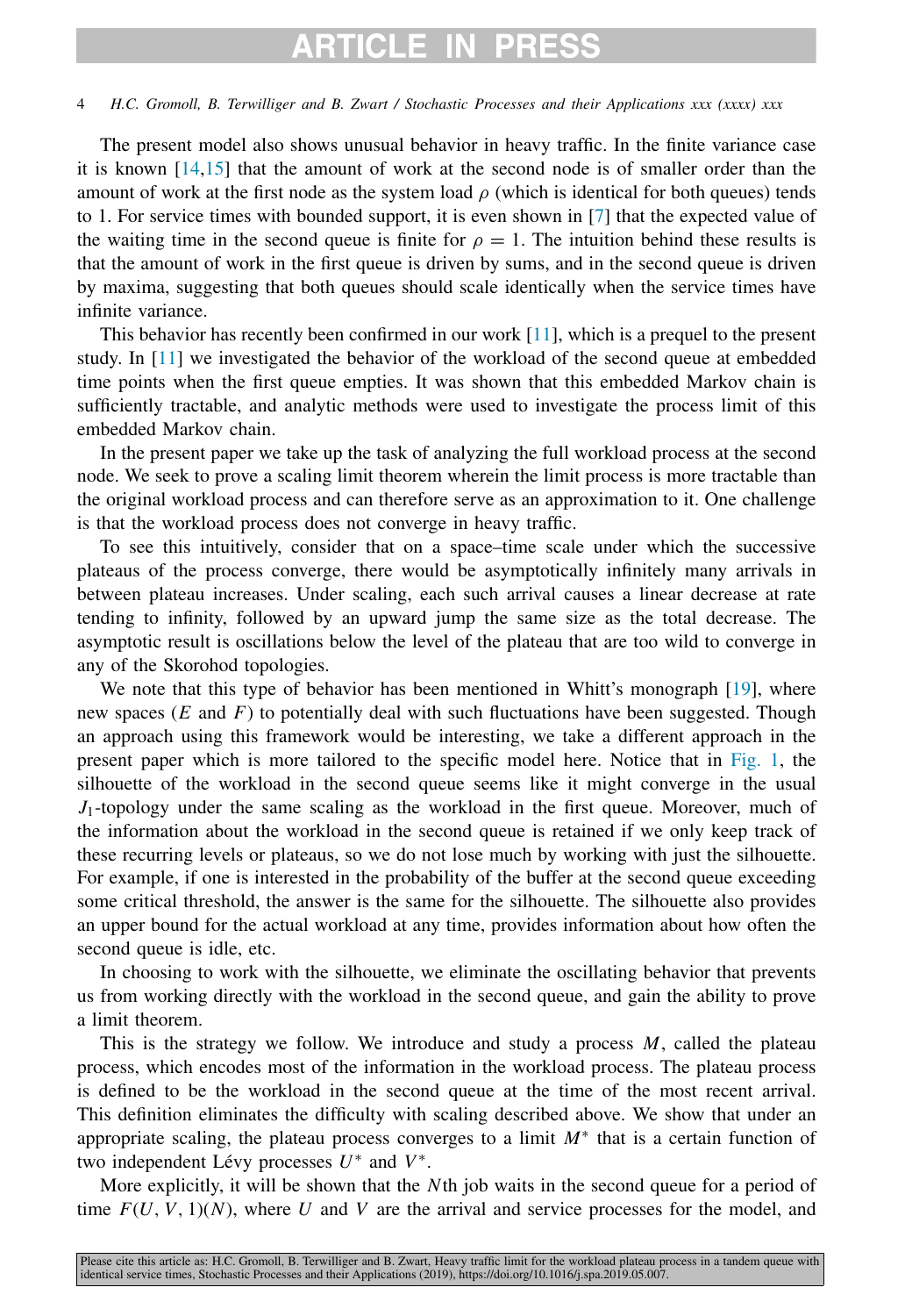#### **RTICLE IN PF**

*H.C. Gromoll, B. Terwilliger and B. Zwart / Stochastic Processes and their Applications xxx (xxxx) xxx* 5

for two functions  $x, y : [0, \infty) \to \mathbb{R}$ ,

$$
F(x, y, c)(t) = \sup_{0 \le s \le t} \left( y(s) - y(s-) + \sup_{0 \le r \le s} \left( x(r) - y([r - c]^+) \right) \right) - \sup_{0 \le s \le t} \left( x(s) - y([s - c]^+) \right).
$$

Writing  $R(t)$  for the number of jobs that have arrived to the second queue by time  $t$ , we will show that the plateau process can be written

$$
M(t) = F(U, V, 1)(R(t)).
$$

It is by no means obvious that the plateau process can be represented by this odd looking composition of functions, and it takes several steps in our proofs to establish it. Moreover, we show that the mapping  $F$  is continuous on a sufficient set in the Skorohod path space  $D$ . Then for a sequence of models indexed by *r*, we have  $M^r(t) = F(U^r, V^r, 1)(R^r(t))$ , and letting  $\check{M}^r(t) = \frac{1}{a_r} M^r(rt)$ , we show that

$$
\check{M}^r \Rightarrow M^*,
$$

where  $M^*(t) = F(U^* + \gamma \mu e, V^*, 0)(t/\mu)$ ; see [Theorem](#page-7-0) [2.1](#page-7-0) below.

The process appearing in the limit is not Markovian, but a suitable time-change is shown to be. Our second result provides (for a subset of cases) a means of performing some calculations on the limit process *M*<sup>∗</sup> , by deriving an explicit formula for the one-dimensional distributions of a natural time change  $\{M^*(\mu L^{-1}(v)), v \ge 0\}$  of the process. Here  $\mu$  is a constant and  $L^{-1}$ is the inverse local time of a reflected version of the limiting service process  $V^*$ , which is an explicit  $\alpha$ -stable Lévy process. These one-dimensional distributions are given for each  $v > 0$ by the distribution functions

$$
F_v(y) = \exp\left(-\int_y^{y+v} \frac{\kappa(q)}{q} dq\right), \qquad y \ge 0,
$$

where  $\kappa$  is an explicit function; see [Theorem](#page-21-0) [6.1](#page-21-0) in Section [6](#page-20-0). This second result also implies that the embedded Markov chain of the limit process coincides with the limit of the embedded Markov chains considered in [[11\]](#page-25-7).

The paper is organized as follows. We first carefully define the model and scaling, make mild asymptotic assumptions, and state our first result, [Theorem](#page-7-0) [2.1.](#page-7-0)

The bulk of the paper, Sections [3](#page-7-1) and [4,](#page-11-0) is then devoted to the proof, which is essentially an elaborate application of the continuous mapping theorem. This is a bit delicate because the relevant mapping *F* is not continuous everywhere. In particular, we first show in a series of steps that  $M^r(t)$  can indeed be represented as the composition of functions  $F(U^r, V^r, 1)(R^r(t))$ described above. Then a series of steps shows that *F* is continuous on a particular subset of  $\mathbb{D} \times \mathbb{D} \times \mathbb{R}$  (see [Lemma](#page-15-0) [4.5](#page-15-0)). Proving that for the limiting primitive processes  $U^*$  and  $V^*$ , the triple  $(U^* + \gamma \mu e, V^*, 0)$  is almost surely in this set enables a final application of the continuous mapping theorem together with the random time change theorem.

Finally, in Section [6](#page-20-0) we develop some ideas from excursion theory to analyze the limit process  $M^*$  for a subset of cases (when the interarrival times have finite second moment). After performing a time change using a local time derived from  $V^*$ , the process becomes Markov. We are then able to apply some excursion theory results to calculate one dimensional distributions and relate this process to the limit derived in [\[11](#page-25-7)].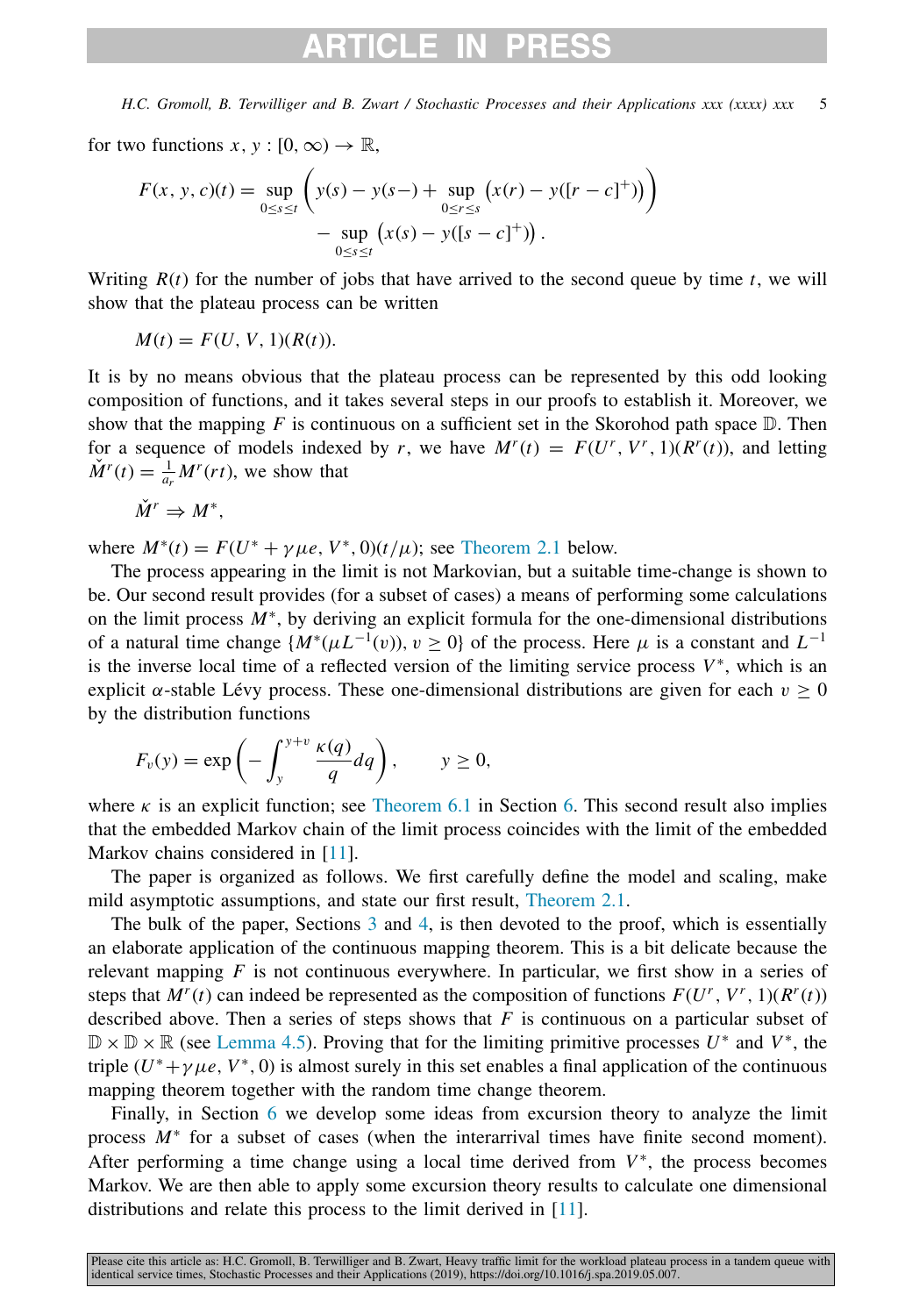# TICI F IN

#### 6 *H.C. Gromoll, B. Terwilliger and B. Zwart / Stochastic Processes and their Applications xxx (xxxx) xxx*

### *1.1. Notation*

The following notation will be used throughout. Let  $\mathbb{N} = \{1, 2, ...\}$  and let R denote the real numbers. Let  $\mathbb{R}_+ = [0, \infty)$ . For *a*, *b*  $\in \mathbb{R}$ , write  $a \vee b$  for the maximum, and  $a \wedge b$  for the minimum,  $[a]^+ = 0 \vee a$ ,  $[a]^-=0 \vee -a$ ,  $[a]$  for the integer part of *a*. For  $f : \mathbb{R}_+ \to \mathbb{R}$  let  $f^{\uparrow}(t) = \sup_{0 \le s \le t} f(s).$ 

Let  $\mathbb{D} = \mathbb{D}([0,\infty), \mathbb{R})$  be the space of real valued, right-continuous functions on  $[0,\infty)$ with finite left limits. We endow  $D$  with the Skorohod  $J_1$ -topology which makes  $D$  a Polish space [\[5](#page-25-9)]. For  $T \ge 0$ , let  $\rho_T(x, y) = \sup_{s \in [0, T]} |x(s) - y(s)|$ . Let  $e \in \mathbb{D}$  be the identity function  $e(t) = t$ . For  $x \in \mathbb{D}$ , let  $x(t-) = \lim_{s \uparrow t} x(s)$ , and let  $x^{-}(t) = x(t-)$  for  $t > 0$  and  $x^{-}(0) = x(0)$ .

Following Ethier and Kurtz [\[9](#page-25-10)] let  $\Lambda'$  be the collection of strictly increasing functions mapping  $\mathbb{R}_+$  onto  $\mathbb{R}_+$ . Let  $\Lambda \subset \Lambda'$  be the set of Lipschitz continuous functions such that  $\lambda \in \Lambda$  implies  $\sup_{s>t \geq 0} \left| \log \frac{\lambda(s) - \lambda(t)}{s - t} \right| < \infty$ .

We will often use [\[9](#page-25-10)] Proposition 3.5.3: let  $\{x_n\} \subset \mathbb{D}$  and  $x \in \mathbb{D}$ . Then  $x_n \stackrel{J_1}{\to} x$  if and only if for each  $T > 0$  there exists  $\{\lambda_n\} \subset \Lambda'$  (possibly depending on *T*) such that  $\lim_{n\to\infty} \sup_{0\leq t\leq T} |\lambda_n(t) - t| = 0$  and  $\lim_{n\to\infty} \sup_{0\leq t\leq T} |x_n(t) - x(\lambda_n(t))| = 0$ .

We write *X* ∼ *Y* if *X* and *Y* are equal in distribution. Weak convergence of random elements will be denoted by  $\Rightarrow$ . We adopt the convention that a sum of the form  $\sum_{i=n}^{m}$  with  $n > m$ , or a sum over an empty set of indices equals zero.

### 2. Tandem queue model and main result

In this section we give a precise description of the tandem queue, specify our assumptions, and state our main result.

### *2.1. Definition of the model*

<span id="page-5-0"></span>We formulate a model equivalent to the one in Boxma [\[8](#page-25-11)], although we allow for general renewal arrivals. The tandem queueing system consists of two queues Q1 and Q2 in series; both Q1 and Q2 are single-server queues with an unlimited buffer. Jobs enter the tandem system at Q1. After completion of service at Q1 a job immediately enters Q2, and when service at Q2, which is the exact same length as previously experienced in Q1, is completed it leaves the tandem system. Jobs are served individually and at both servers with the first in first out discipline. We assume the system is empty at time zero.

More precisely, at Q1 the *exogenous arrival process*  $E(\cdot)$  is a renewal process. Jump times of this process correspond to times at which jobs enter the system. This renewal process is defined from a sequence of interarrival times  $\{u_i\}_{i=1}^{\infty}$ , where  $u_1$  denotes the time at which the first job to arrive after time zero enters the system and  $u_i$ ,  $i \geq 2$ , denotes the time between the arrival of the  $(i - 1)$ st and the *i*th jobs to enter the system after time zero. Thus,  $U_i = \sum_{j=1}^{i} u_j$ is the time at which the *i*th arrival enters the system, which is interpreted as zero if  $i = 0$ , and  $E(t) = \sup\{i \geq 0 : U_i \leq t\}$  is the number of exogenous arrivals by time *t*. We assume that the sequence  $\{u_i\}_{i=1}^{\infty}$  is an independent and identically distributed sequence of nonnegative random variables with  $\mathbb{E}[u_1] = \mu < \infty$ .

At Q1, the service process,  $\{V_i, i = 1, 2, \ldots\}$ , is such that  $V_i$  records the total amount of service required from the server by the first *i* arrivals. More precisely,  $\{v_i\}_{i=1}^{\infty}$  denotes an independent and identically distributed sequence of strictly positive random variables. We interpret  $v_i$  as the amount of processing time that the *i*th arrival requires from both servers.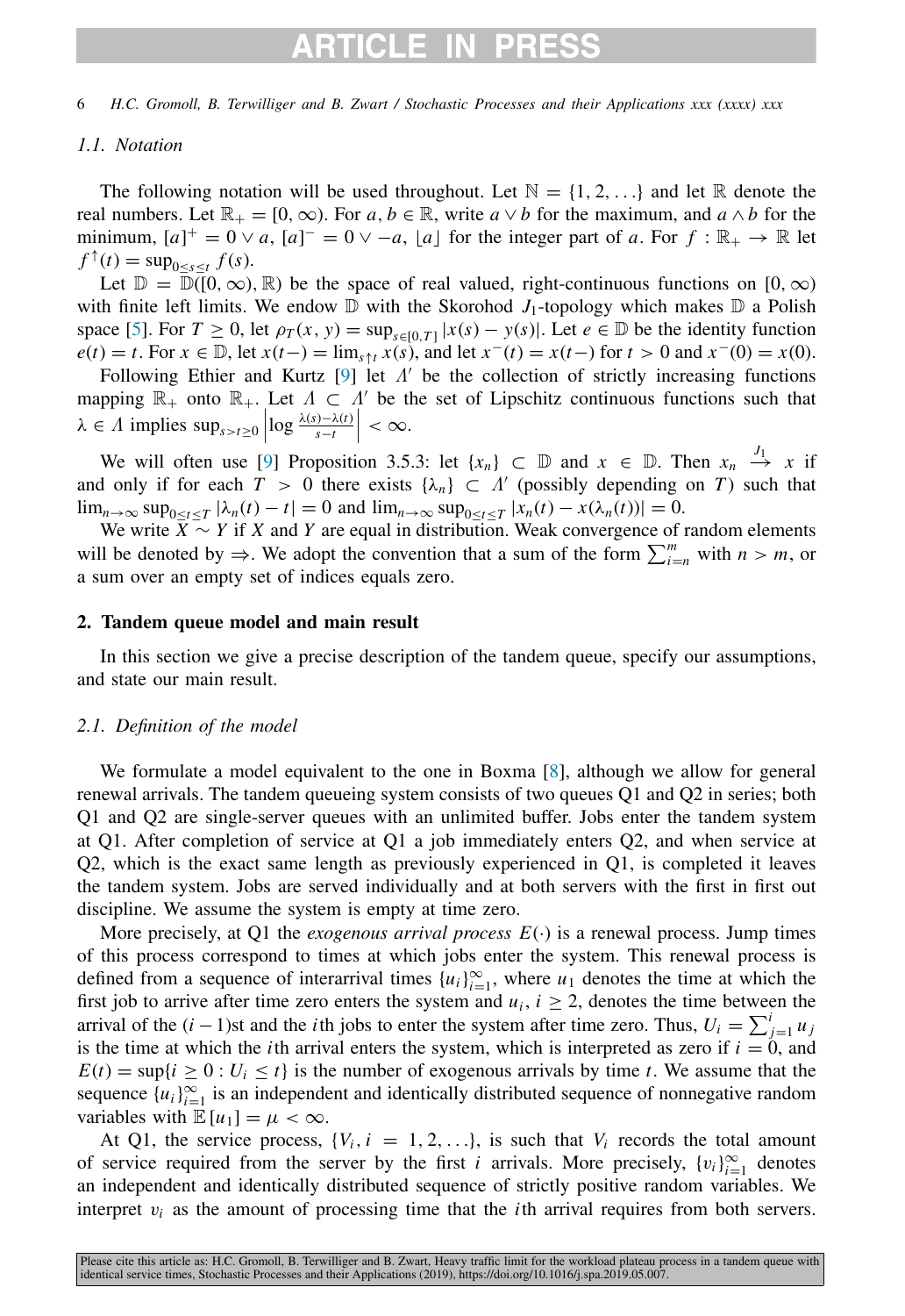#### PR RTICI E IN

*H.C. Gromoll, B. Terwilliger and B. Zwart / Stochastic Processes and their Applications xxx (xxxx) xxx* 7

The  $v_i$ 's are known as the *service times*. Then,  $V_i = \sum_{j=1}^{i} v_j$ , which is taken to be zero if  $i = 0$ . It is assumed that  $\mathbb{E}[v_1] = v < \infty$ .

For  $t > 0$ , let

$$
I(t) = \sup_{s \leq t} \left[ V_{E(s)} - s \right]^{-}
$$

be the idle time, that is the cumulative amount of time that the first server has been idle up to time *t*. For  $n > 0$ , let

$$
I_n=I(U_n).
$$

Then  $I_n$  is the cumulative amount of time that the first server has been idle up to the arrival of the *n*th job in the first queue.

Let  $W_i(t)$  denote the (immediate) workload at time t at Qi,  $i = 1, 2$ , which is the total amount of time that the server must work in order to satisfy the remaining service requirement of each job present in the system at time  $t$ , ignoring future arrivals. For  $t \geq 0$  we define

$$
W_1(t) = V_{E(t)} - t + I(t).
$$

Let *D<sup>n</sup>* be the *transfer time* of the *n*th job. So, the *n*th job exits Q1 and enters Q2 at time *D<sub>n</sub>*. Let  $d_1 = u_1 + v_1$  and  $d_n = D_n - D_{n-1}$  for  $n \geq 2$  be the *intertransfer time* between arrivals of the  $n - 1$ st and *n*th job to the second queue. For  $n \geq 0$  we have

$$
D_n=V_n+I_n.
$$

Let  $R(t)$  denote the number of transfers to Q2 by time *t*. For  $t \ge 0$  we have

$$
R(t) = \sup\{n \ge 0 : D_n \le t\}.\tag{1}
$$

Let  $J(t)$  denote the cumulative amount of time that the second server has been idle up to time *t*, and  $W_2(t)$  as the workload in Q2 at time *t*. That is, for  $t \ge 0$  let

<span id="page-6-1"></span>
$$
J(t) = \sup_{s \le t} [V_{R(s)} - s]^{-},
$$
  
 
$$
W_2(t) = V_{R(t)} - t + J(t).
$$

If *k* is the index of the first job in a busy period of the first queue then  $W_1(U_k) = v_k$ . Similarly,  $W_2(D_k) = v_k$  if the *k*th job arrives to the second queue at a time when the second queue is empty.

Finally, let  $M_n$  denote the workload in the second queue at the time of the arrival of the *n*th job to the second queue, which is just the sojourn time of the *n*th job in the second queue. Let  $M(t)$  be the piecewise constant right continuous function that agrees with the work load in the second queue at each transfer time and whose discontinuities are contained in the transfer times. We call  $M(t)$  the *plateau process*. For integers  $n \geq 0$  and real numbers  $t \geq 0$  we have

<span id="page-6-2"></span><span id="page-6-0"></span>
$$
M_n = W_2(D_n),
$$
  
\n
$$
M(t) = M_{R(t)}.
$$
\n(2)

Finally, we define for  $t > 0$ ,

$$
U(t) = U_{\lfloor t \rfloor} \quad \text{and} \quad V(t) = V_{\lfloor t \rfloor}.
$$
 (3)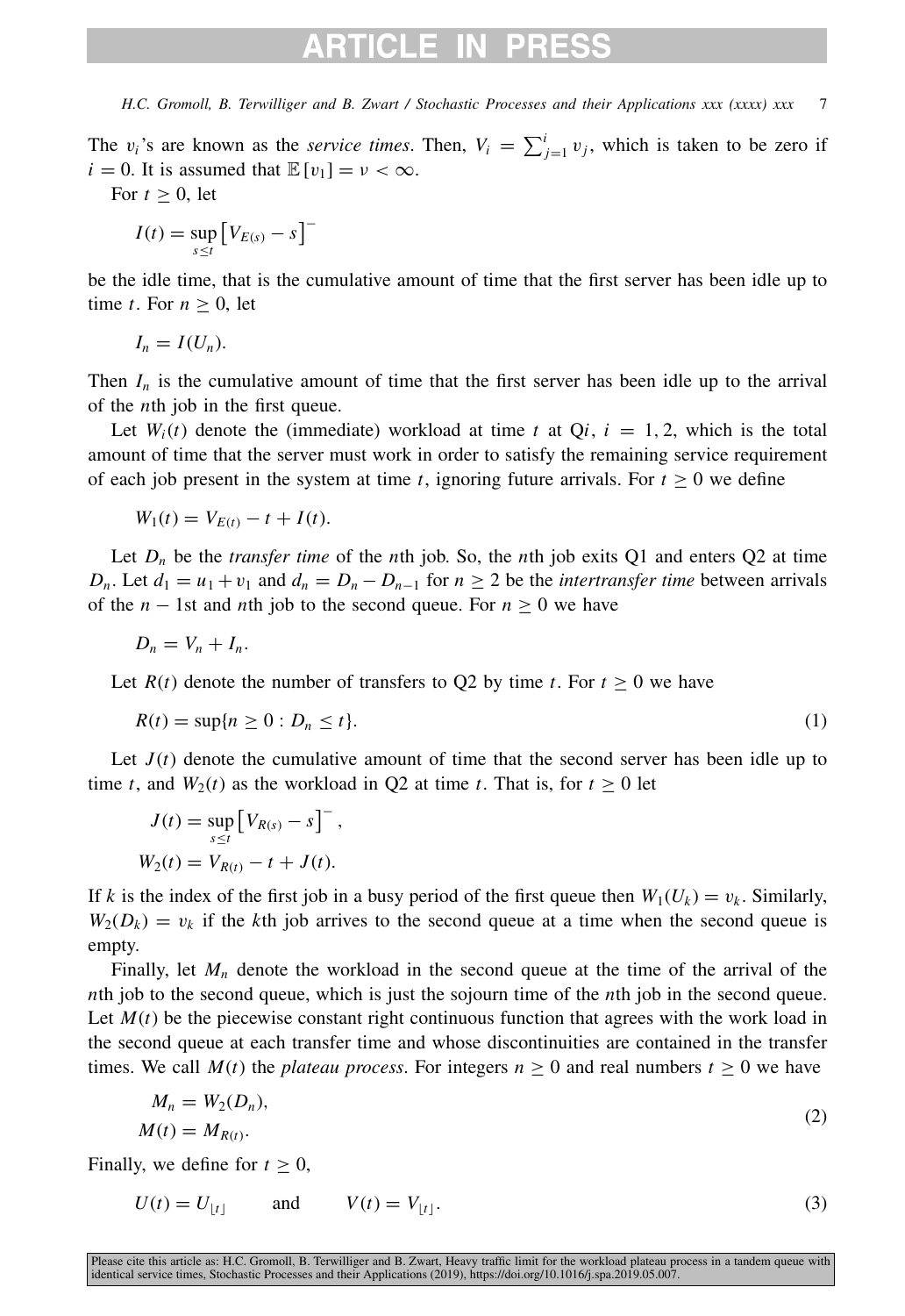# **ARTICLE IN PR**

#### 8 *H.C. Gromoll, B. Terwilliger and B. Zwart / Stochastic Processes and their Applications xxx (xxxx) xxx*

### *2.2. Sequence of models, assumptions, and results*

<span id="page-7-2"></span>We now specify a sequence of tandem queueing models indexed by  $r \in \mathbb{R}$ , where *r* increases to  $\infty$  through a sequence in  $(0, \infty)$ . Each model in the sequence is defined on the same probability space  $(\Omega, \mathcal{F}, \mathbb{P})$ . The *r*th model in the sequence is defined as in the previous section where we add a superscript *r* to each symbol. In particular, for  $t \ge 0$  let  $M^r(t)$  denote the plateau process in the *r*th system.

Then  $\{v_i^r\}_{i=1}^{\infty}$  and  $\{u_i^r\}_{i=1}^{\infty}$  are the service times and interarrival times to the first queue with positive, finite means  $\mathbb{E}[v_i^r] = v^r$  and  $\mathbb{E}[u_i^r] = \mu^r$  for each  $i = 1, 2, ...$  independent of each other. Define the following scaled versions of processes in the *r*th model for a sequence of positive reals  $a_r \to \infty$  and  $t \ge 0$ ,

$$
\bar{U}^r(t) = r^{-1}U(rt) \qquad \text{and} \qquad \bar{V}^r(t) = r^{-1}V(rt) \qquad (4)
$$
\n
$$
\check{U}^r(t) = a_r^{-1} (U(rt) - r\mu^r t) \qquad \text{and} \qquad \check{V}(t) = a_r^{-1} (V(rt) - rv^r t) \qquad (4)
$$
\n
$$
\check{M}^r(t) = a_r^{-1}M^r(rt).
$$

**Asymptotic assumptions.** We make the following asymptotic assumptions, as  $r \to \infty$ , about our sequence of models. Assume there is a sequence  $\{a_r\}$  such that  $r/a_r \rightarrow \infty$ ,  $\check{U}^r(1) \Rightarrow \mathcal{U}^*, \check{V}^r(1) \Rightarrow \mathcal{V}^*$  in R. In this case  $\mathcal{U}^*$  and  $\mathcal{V}^*$  are centered infinitely divisible random variables; see Feller [\[10](#page-25-12)] XII.7. This holds for example if the service time and interarrival time distributions are regularly varying with parameter in  $(1,2)$ , that is, have finite means and infinite variance. Then we have  $U^r \Rightarrow U^*$  and  $V^r \Rightarrow V^*$  in D, where  $U^*$  and  $V^*$  are Lévy stable motions with  $U^*(1) \sim U^*$  and  $V^*(1) \sim V^*$ ; see [[19\]](#page-25-8) supplement 2.4.1. We further assume  $\lim_{r\to\infty}\mu^r = \lim_{r\to\infty}\nu^r = \mu$  and the traffic intensity parameter for the *r*th system  $\rho^r = \frac{\mu^r}{\nu^r}$ ν *r* satisfies

$$
\frac{r}{a_r}\left(1-\rho^r\right)\to\gamma\in\mathbb{R}.
$$

<span id="page-7-3"></span>**Definition 1.** Define the mapping  $F : \mathbb{D} \times \mathbb{D} \times \mathbb{R} \to \mathbb{D}$  by

$$
F(x, y, c)(t) = \sup_{0 \le s \le t} \left( y(s) - y(s-) + \sup_{0 \le r \le s} (x(r) - y([r - c]^+)) \right)
$$
  
- 
$$
\sup_{0 \le s \le t} (x(s) - y([s - c]^+))
$$

The following is the main result of the paper.

**Theorem 2.1.** *As*  $r \to \infty$ *,* 

<span id="page-7-0"></span>
$$
\check{M}^r \Rightarrow M^*,
$$

*where*  $M^*(t) = F(U^* + \gamma \mu e, V^*, 0)(t/\mu)$ *.* 

### 3. The plateau process as a function of *U* and *V*

<span id="page-7-1"></span>In this section we derive various relationships between the stochastic processes comprising the tandem queueing model. These relationships hold for any of the  $r$  indexed models, so we suppress superscripts referring to a particular model in sequence.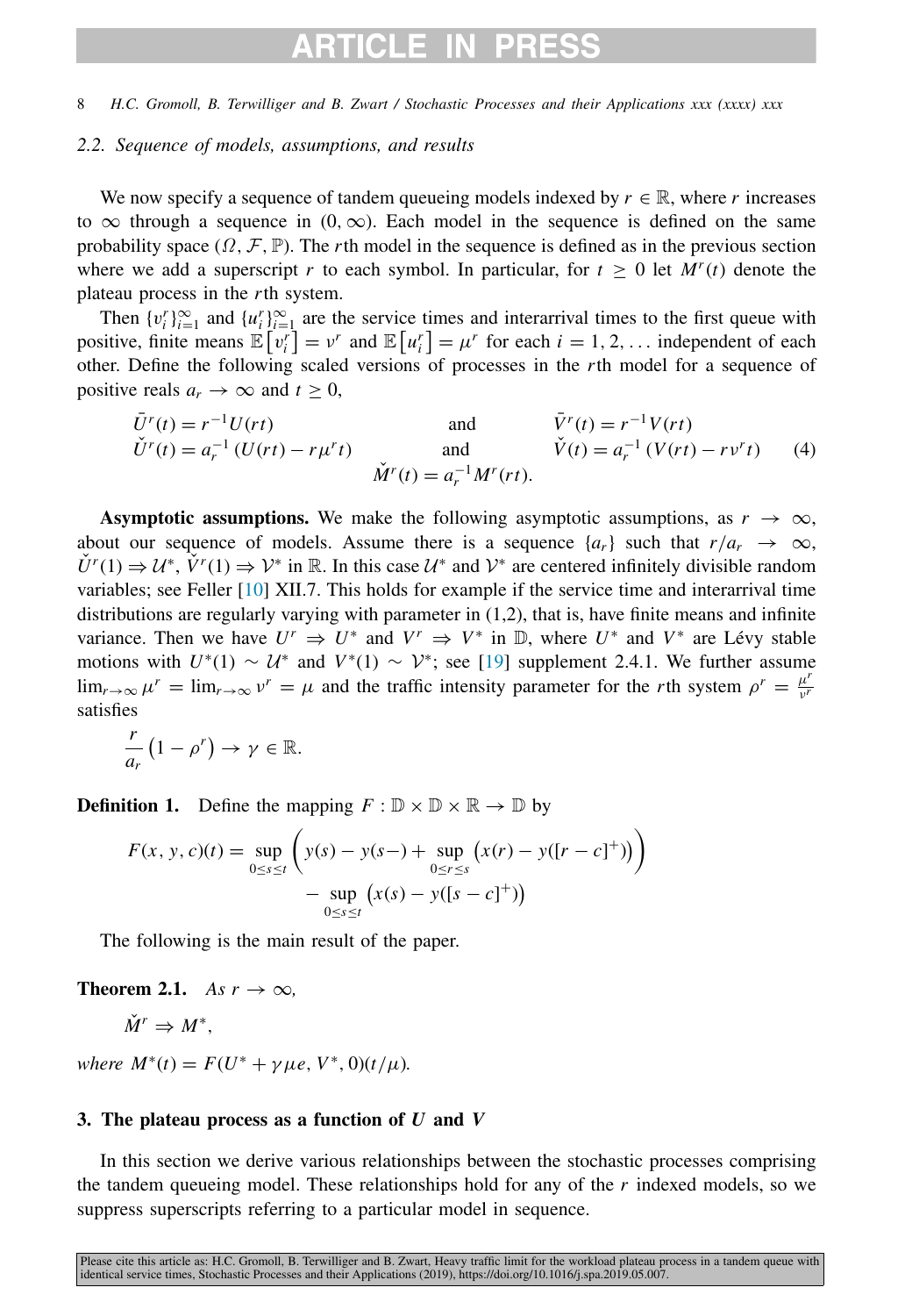*H.C. Gromoll, B. Terwilliger and B. Zwart / Stochastic Processes and their Applications xxx (xxxx) xxx* 9

### *3.1. The idleness process for the first queue*

This section is a prerequisite for understanding the arrival process in the second queue. If the cumulative idleness in the first queue is identically zero for all time, then the arrival process to the second queue is just a renewal process formed by the service times. Here we consider the cumulative idleness process in the first queue as a discrete time process. Consider the model defined in Section [2.1.](#page-5-0)

<span id="page-8-1"></span>**Lemma 3.1.** *For each*  $n \geq 1$ *,* 

$$
I_n = u_1 + \max_{k=1}^n \left( \sum_{j=2}^k (u_j - v_{j-1}) \right),\tag{5}
$$

*for*  $n = 1, 2, ...$ 

**Proof.** We proceed by induction. First observe that  $\sum_{j=2}^{1} (u_j - v_{j-1}) = 0$ , by convention, so

$$
\max_{k=1}^{n} \left( \sum_{j=2}^{k} (u_j - v_{j-1}) \right) \ge 0
$$

for  $n \ge 1$ .  $I_1 = u_1 + \max_{k=1}^1$ ∑ *k j*=1  $(u_j - v_{j-1}) = u_1$ . For  $n = 2$ ,  $I_2 = u_1 + [u_2 - v_1]^+ = u_1 + \max_{k=1}^2$  $\sqrt{2}$  $\left(\sum_{k=1}^{k} x_k\right)$  $(u_j - v_{j-1})$  $\setminus$  $\vert \cdot$ 

since there is no additional idleness if the second job arrives while the first job is in service. This is the base case for the induction.

<span id="page-8-0"></span>*j*=2

For the inductive step, assume Eq. [\(5](#page-8-0)) holds for  $n \ge 2$ . There are two cases. In the first case the  $(n + 1)$ st job arrives before the *n*th service is complete. In this case the first job in the current busy period had index  $i \leq n$ , arrived at time  $t_i$ , and the total amount of work that has arrived since  $t_i$ ,  $\sum_{k=i}^{n} v_k$  exceeds the amount of time  $\sum_{k=i+1}^{n+1} u_k$  since  $t_i$ . That is,

$$
\sum_{k=i+1}^{n+1} u_k - v_{k-1} < 0,
$$

for some  $i \leq n$ . Thus

$$
\max_{k=1}^{n+1} \left( \sum_{j=2}^{k} (u_j - v_{j-1}) \right) = \max_{k=1}^{n} \left( \sum_{j=2}^{k} (u_j - v_{j-1}) \right),
$$

and the cumulative idle time has not increased

$$
I_n = I_{n+1} = u_1 + \max_{k=1}^{n+1} \left( \sum_{j=2}^k (u_j - v_{j-1}) \right).
$$

In the second case, the  $(n + 1)$ st job arrives after the *n*th service is complete, so the total idle time just before the arrival of the  $n + 1$  job is  $u_1 + \sum_{k=2}^{n+1} u_k - v_{k-1}$ . In this case, for any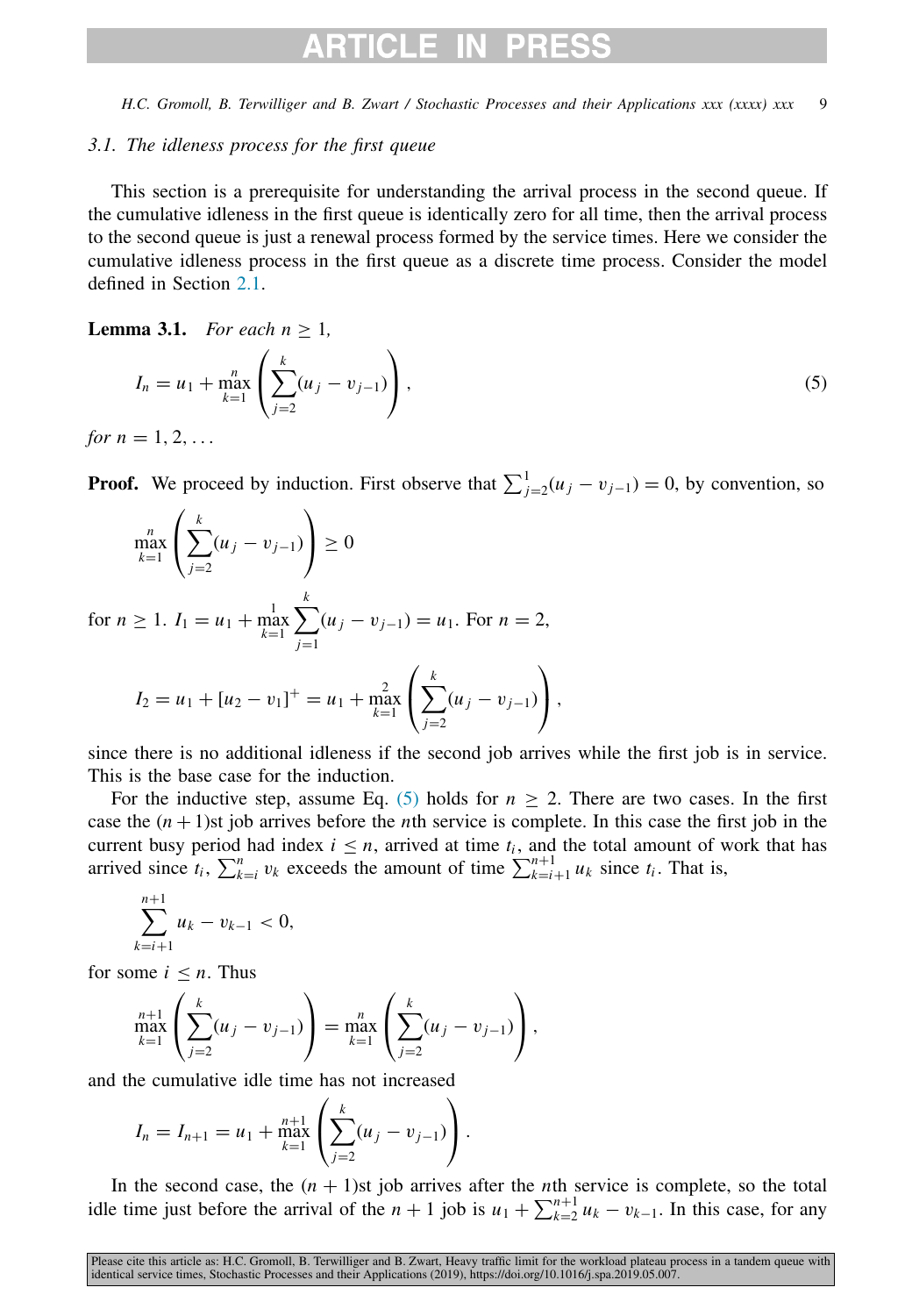# **ARTICLE IN**

#### 10 *H.C. Gromoll, B. Terwilliger and B. Zwart / Stochastic Processes and their Applications xxx (xxxx) xxx*

job *i*  $\leq n$ , the total amount of time  $\sum_{k=i+1}^{n+1} u_k$  exceeds the total amount of work  $\sum_{k=i}^{n} v_k$  since *ti* . That is,

$$
\sum_{k=i+1}^{n+1} u_k - v_{k-1} \ge 0.
$$

Thus,

$$
\left(\sum_{j=2}^{k} (u_j - v_{j-1})\right) \le \left(\sum_{j=2}^{n+1} (u_j - v_{j-1})\right)
$$
  
for each  $k = 2, ..., n + 1$ , and we have 
$$
\sum_{j=2}^{n+1} u_j - v_{j-1} = \max_{k=1}^{n+1} \left(\sum_{j=2}^{k} (u_j - v_{j-1})\right).
$$

Note that the departure process of the first queue is equal to the arrival process  $R(\cdot)$  of the second queue. Since the queueing discipline is FIFO, the number of jobs that have arrived to the second queue by time *t* is the greatest number *N* such that the total amount of time needed to complete the first *N* jobs,  $\sum_{k=1}^{N} v_k$ , is less than the amount of time spent working, *t* minus the cumulative idle time in the first queue.

## *3.2. Workload in the second queue*

In this section we show how to write the plateau process  $M(\cdot)$  as a function of the primitive arrival and service processes. The following formula relates sojourn times in the second queue to service times and idleness in the first queue. It comes from Lindley recursion [[1\]](#page-25-13) for a FIFO queue  $W_2(D_{n+1}) = v_{n+1} + [W_2(D_n) - d_{n+1}]^+$ , where no independence needs to be assumed about the intertransfer times  $d_k$  and service times  $v_k$ .

<span id="page-9-0"></span>Lemma 3.2. *The sojourn time of the nth job in the second queue is*

$$
M_n=\max_{k=1}^n\{v_k+I_k\}-I_n.
$$

**Proof.** Note that the sojourn time of the *n*th job includes its service time. The second queue is initially empty and the service time of the *n*th job is the same in both queues. Clearly  $I_1 = u_1$ , since the first queue is empty until the arrival of the first job. So,

$$
M_1 = v_1 = \max_{k=1}^{1} \{v_k + I_k\} - I_1.
$$

The intertransfer time between the *n*th and  $(n+1)$ st job is  $d_{n+1} = v_{n+1} + (I_{n+1} - I_n)$ . Proceeding by induction, suppose  $M_n = \max_{k=1}^n \{v_k + I_k\} - I_n$ . Then, Lindley recursion gives

$$
M_{n+1} = v_{n+1} + [M_n - v_{n+1} - (I_{n+1} - I_n)]^+
$$
  
=  $v_{n+1} \vee (M_n - (I_{n+1} - I_n))$   
=  $v_{n+1} \vee \left( \max_{k=1}^n (v_k + I_k) - I_n - (I_{n+1} - I_n) \right)$   
=  $\left[ (v_{n+1} + I_{n+1}) \vee \max_{k=1}^n (v_k + I_k) \right] - I_{n+1}$   
=  $\max_{k=1}^{n+1} (v_k + I_k) - I_{n+1}$ .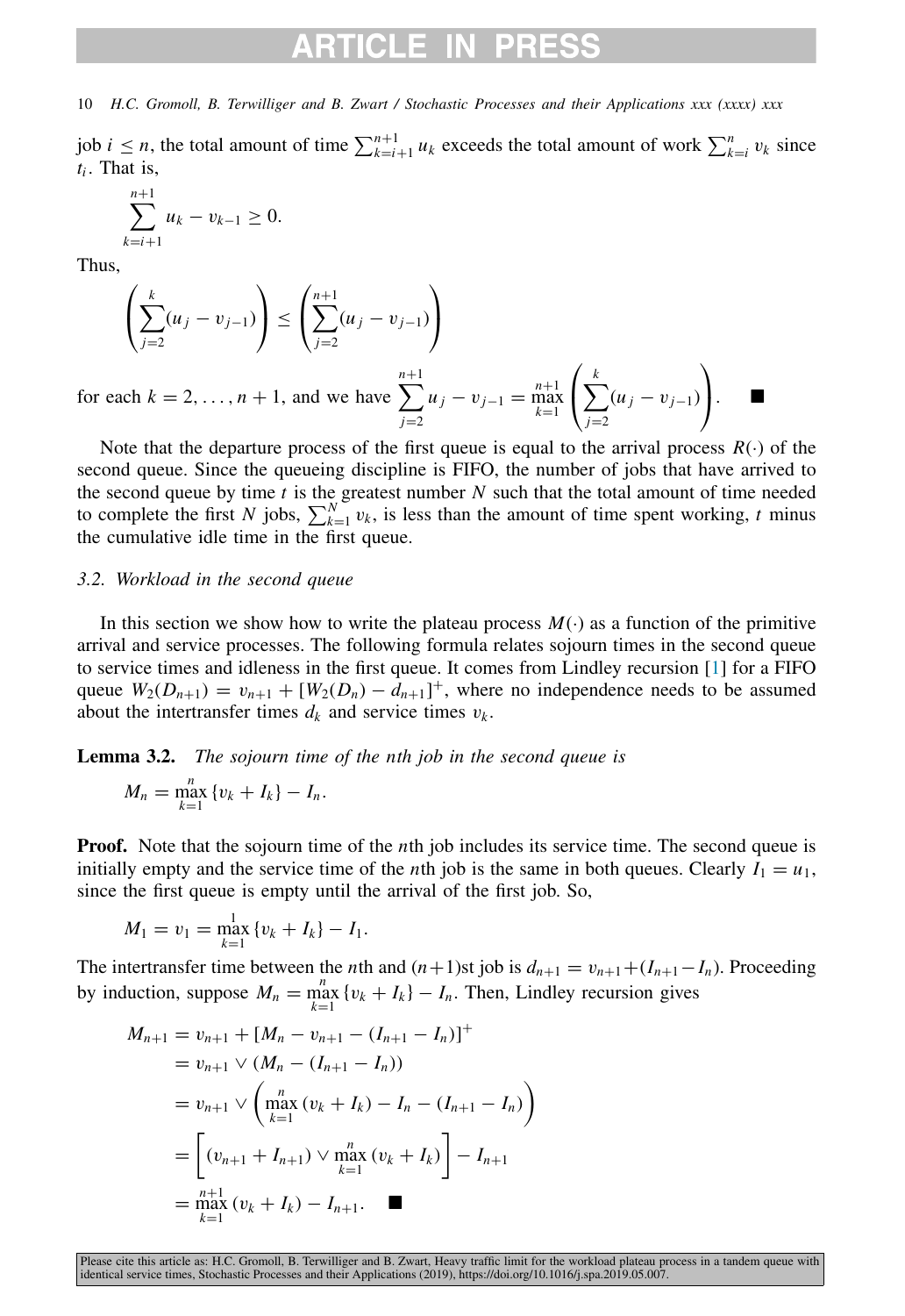# TICI E IN

*H.C. Gromoll, B. Terwilliger and B. Zwart / Stochastic Processes and their Applications xxx (xxxx) xxx* 

<span id="page-10-1"></span>**Definition 2.** Define the translation function  $G : \mathbb{D} \times \mathbb{R} \to \mathbb{D}$  by

$$
G(x, c)(t) = x([t - c]^+),
$$

and define  $H : \mathbb{D} \times \mathbb{D} \times \mathbb{R}_+ \to \mathbb{D}$  as the composition

 $H(x, y, c) = (x - G(y, c))^{\uparrow}$ .

More explicitly,

$$
H(x, y, c)(t) = \sup_{0 \le s \le t} (x(s) - y([s - c]^+)).
$$

We can write  $I_n$  in terms of V and U from [\(3](#page-6-0)).

**Lemma 3.3.** *For each*  $n > 1$ *,* 

<span id="page-10-0"></span> $I_n = H(U, V, 1)(n),$ 

*Moreover H is constant on intervals of the form* [*n*, *n* + 1) *where n is an integer, so for each integer n we have*  $H(U, V, n)(\lfloor t \rfloor) = H(U, V, n)(t)$  *for all t*  $\geq 0$ *.* 

**Proof.** The processes V and U are constant between integers so H is constant on intervals of the form  $[n, n + 1)$ , where *n* is an integer. For an integer  $k$ ,  $v_k = V(k) - V(k-)$  and  $u_k = U(k) - U(k-1)$ . By [Lemma](#page-8-1) [3.1,](#page-8-1)

$$
I_n = u_1 + \max_{k=1}^n \left( \sum_{j=2}^k (u_j - v_{j-1}) \right)
$$
  
=  $u_1 + \max_{k=1}^n \left( \sum_{j=2}^k u_j - \sum_{j=1}^{k-1} v_j \right)$   
=  $\max_{k=1}^n \left( \sum_{j=1}^k u_j - \sum_{j=1}^{k-1} v_j \right)$   
=  $\max_{k=1}^n (U(k) - V(k - 1))$   
=  $\sup_{0 \le s \le n} (U(s) - V([s - 1]^+))$   
=  $\sup_{0 \le s \le n} (U(s) - G(V, 1)(s))$   
=  $H(U, V, 1)(n)$ .

Now we can write *R* in terms of *U* and *V*.

### Corollary 3.4.

<span id="page-10-2"></span> $R(t) = \max \{m \geq 0 : V(m) + H(U, V, 1)(m) \leq t\}.$ 

**Proof.** From Definition ([1\)](#page-6-1) we have  $R(t) = \max\{N \ge 0 : \sum_{k=1}^{N} v_k + I_N \le t\}$ . We have  $\sum_{k=1}^{N} v_k = V(N)$  by Definition [\(3](#page-6-0)) and *I<sub>N</sub>* = *H*(*U*, *V*, 1)(*N*) by [Lemma](#page-10-0) [3.3](#page-10-0). ■

We can now write the plateau process in terms of the function *F* defined in Section [2.2.](#page-7-2) By [Definitions](#page-7-3) [1](#page-7-3) and [2](#page-10-1),

$$
F(x, y, c) = (y - y^{-} + H(x, y, c))^{T} - H(x, y, c),
$$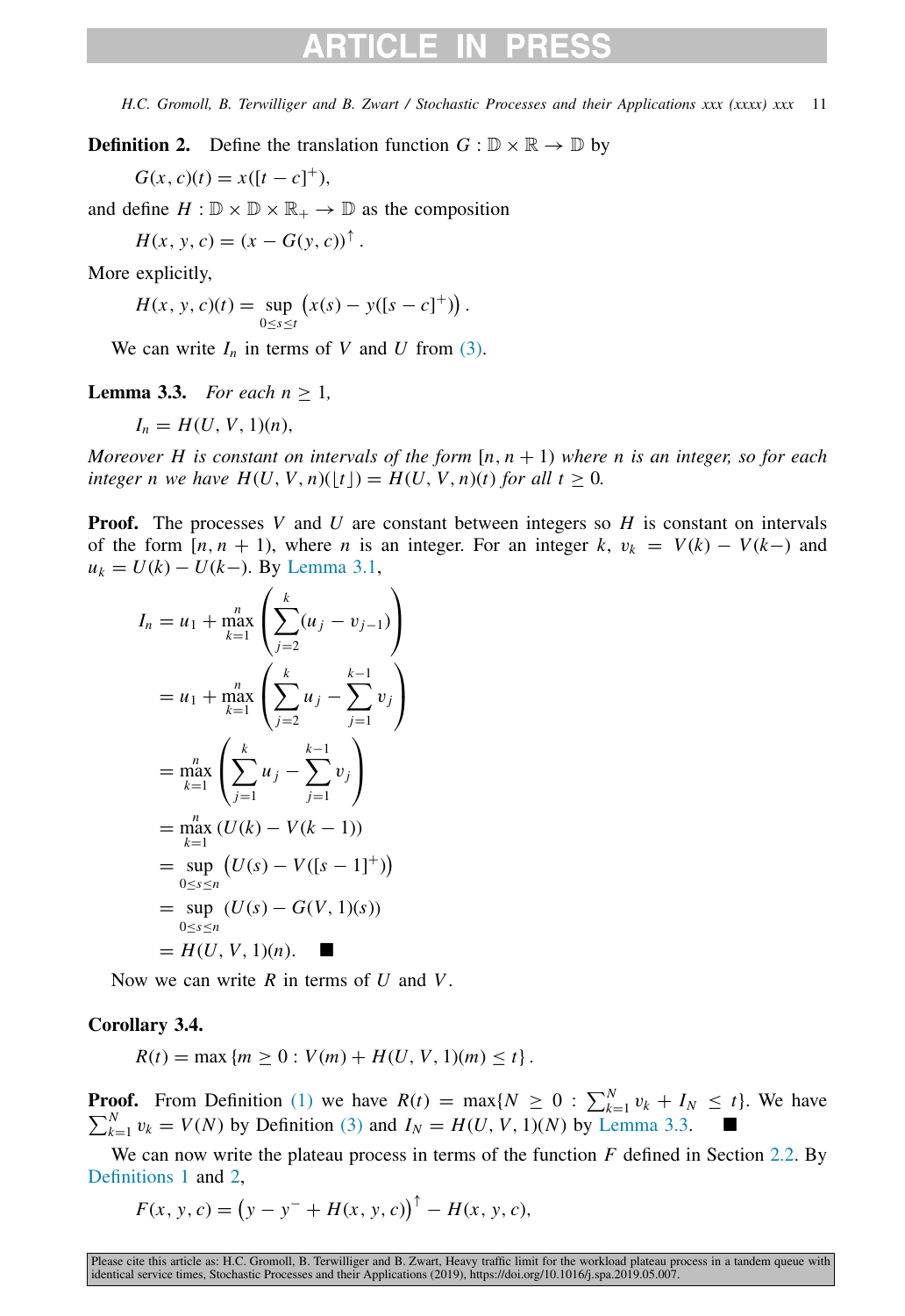# **ARTICLE IN PR**

### 12 *H.C. Gromoll, B. Terwilliger and B. Zwart / Stochastic Processes and their Applications xxx (xxxx) xxx*

or more explicitly,

$$
F(x, y, c)(t) = \sup_{0 \le s \le t} (y(s) - y(s-)) + H(x, y, c)(s)) - H(x, y, c)(t).
$$

<span id="page-11-2"></span>**Lemma 3.5.** *For all t*  $> 0$ *,* 

$$
M_{\lfloor t\rfloor} = F(U, V, 1)(t).
$$

Proof. By [Lemma](#page-9-0) [3.2](#page-9-0)

$$
M_{\lfloor t \rfloor} = \max_{k=1}^{\lfloor t \rfloor} (v_k + I_k) - I_{\lfloor t \rfloor}
$$
  
= 
$$
\max_{k=1}^{\lfloor t \rfloor} (V(k) - V(k-) + I_k) - I_{\lfloor t \rfloor}
$$
  
= 
$$
\max_{k=1}^{\lfloor t \rfloor} (V(k) - V(k-) + H(U, V, 1)(k)) - H(U, V, 1)(\lfloor t \rfloor)
$$

by [Lemma](#page-10-0) [3.3.](#page-10-0) For a positive integer *k* we have  $H(U, V, 1)(t)$  is constant for *t* in  $[k, k + 1)$ and  $V(k) - V(k-) \ge V(t) - V(t-)$  for *t* in [*k*, *k* + 1). Thus,  $V(t) - V(t-) + H(U, V, 1)(t)$  is maximized when *t* is an integer. Thus,

$$
M_{\lfloor t \rfloor} = \sup_{0 \le s \le t} (V(s) - V(s-) + H(U, V, 1)(s)) - H(U, V, 1)(t)
$$
  
=  $F(U, V, 1)(t)$ .

Finally we can express  $M(\cdot)$  as function of *U* and *V*. By Definition [\(2](#page-6-2)),  $M(t)$  is the composition  $M_{(.)}$  with the arrival process to the second queue. That is,

$$
M(t) = M_{R(t)}
$$
  
= F(U, V, 1)(max {m \ge 0 : V(m) + H(U, V, 1)(m) \le t}}).

Notice that the plateau process is greater than or equal to the workload in the second queue at each time, that is  $M(t) \geq W_2(t)$  for each  $t \geq 0$ .

### 4. Continuity properties of *G*, *H*, and *F*

<span id="page-11-0"></span>Note that the function *F* is not continuous everywhere. For example, let  $x_n = x$  $1_{[1,\infty)}$  +  $1_{[2,\infty)}$ , let *y* =  $1_{[1,\infty)}$ , and let *y<sub>n</sub>* = *y*(*·* − 1/*n*) so that  $(x_n, y_n, 0)$  clearly converges to  $(x, y, 0)$  in  $\mathbb{D} \times \mathbb{D} \times \mathbb{R}$ . Then  $F(x_n, y_n, 0) = y_n$  which converges in the Skorohod  $J_1$ -topology to *y*. But this does not equal  $F(x, y, 0) = 1_{[1,2)}$ , so F is not continuous at  $(x, y, 0)$ .

In this section we identify a subset of the domain of *F* that almost surely contains the limits of the processes we are interested in and on which *F* is indeed continuous. This result is obtained by treating  $F$  as a composition of continuous functions. The strategy of proof is similar to showing addition is continuous on a large subset of  $\mathbb{D} \times \mathbb{D}$  (see e.g. [\[18\]](#page-25-14)).

<span id="page-11-1"></span>**Lemma 4.1.** *For any*  $x \in \mathbb{D}$ , *G is continuous at*  $(x, 0)$  *in the product topology on*  $\mathbb{D} \times \mathbb{R}$ *.* 

**Proof.** Let  $c_n$  be a sequence in R with  $c_n \to 0$ , and let  $x_n \to x$  in D. Then for each *T* > 0 there exists  $\{\lambda_n\}$   $\subset \Lambda$  such that  $\sup_{0 \le t \le T} |\lambda_n(t) - t| \to 0$  as  $n \to \infty$  and  $\sup_{0 \le t \le T} |x_n(t) - x(\lambda_n(t))| \to 0 \text{ as } n \to \infty.$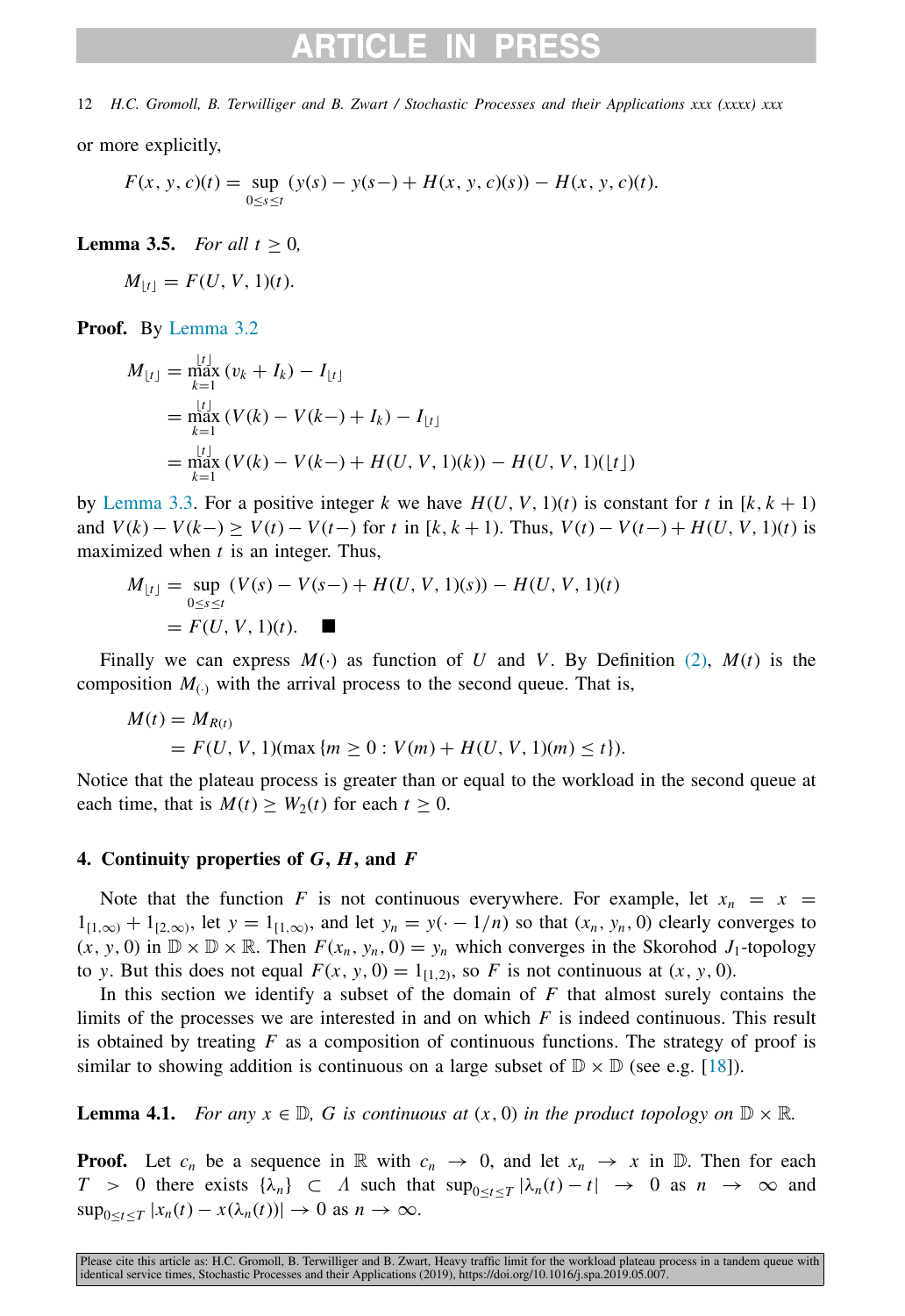*H.C. Gromoll, B. Terwilliger and B. Zwart / Stochastic Processes and their Applications xxx (xxxx) xxx* 13

For each  $n = 1, 2, \ldots$  define

$$
\tilde{\lambda}_n(t) = \begin{cases}\n\lambda_n(t - c_n), & \text{if } t \geq 2|c_n|, \\
\lambda_n\left(\left(1 - \frac{\text{sgn}(c_n)}{2}\right)t\right), & \text{if } t < 2|c_n|,\n\end{cases}
$$

where  $sgn(c_n) = -1$  if  $c_n < 0$ ,  $sgn(c_n) = 1$  if  $c_n > 0$ , and  $sgn(c_n) = 0$  if  $c_n = 0$ .

We have  ${\{\tilde{\lambda}_n\}} \subset \Lambda$  because each  $\tilde{\lambda}_n$  is the composition of two functions in  $\Lambda$ . Now,

$$
\sup_{0\leq t\leq T} \left|\tilde{\lambda}_n(t) - t\right| = \left(\sup_{0\leq t\leq 2|c_n|} \left|\tilde{\lambda}_n(t) - t\right|\right) \vee \left(\sup_{2|c_n|\leq t\leq T} \left|\tilde{\lambda}_n(t) - t\right|\right)
$$
\n
$$
= \left(\sup_{0\leq t\leq 2|c_n|} \left|\lambda_n\left(\left(1 - \frac{\text{sgn}(c_n)}{2}\right)t\right) - t\right|\right) \vee \left(\sup_{2|c_n|\leq t\leq T} |\lambda_n(t - c_n) - t|\right)
$$
\n
$$
\leq \left(\sup_{0\leq t\leq 2|c_n|} \left|\lambda_n\left(\left(1 - \frac{\text{sgn}(c_n)}{2}\right)t\right) - \left(1 - \frac{\text{sgn}(c_n)}{2}\right)t\right|\right)
$$
\n
$$
+ \sup_{0\leq t\leq 2|c_n|} \left|\left(1 - \frac{\text{sgn}(c_n)}{2}\right)t - t\right|\right) \vee \left(\sup_{2|c_n|\leq t\leq T} |\lambda_n(t - c_n) - (t - c_n)| + |c_n|\right).
$$

When  $0 \le t < 2|c_n|$  we have  $0 \le \left(1 - \frac{\text{sgn}(c_n)}{2}\right)t \le 3|c_n|$ , so

$$
\sup_{0 \le t \le T} \left| \tilde{\lambda}_n(t) - t \right| \le \left( \sup_{0 \le t < 3|c_n|} |\lambda_n(t) - t| + 3|c_n| \right)
$$
\n
$$
\vee \left( \sup_{2|c_n| - c_n \le t \le T - c_n} |\lambda_n(t) - t| + |c_n| \right)
$$
\n
$$
\le \sup_{0 \le t \le T} |\lambda_n(t) - t| + 3|c_n|,
$$

so  $\sup_{0 \le t \le T} \left| \tilde{\lambda}_n(t) - t \right| \to 0$  as  $n \to \infty$ .  $\vert$ 

Now, it suffices to show  $\sup_{0 \le t \le T}$  $\left| G(x_n, c_n)(t) - G(x, 0)(\tilde{\lambda}_n(t)) \right| \to 0$  by [\[9](#page-25-10)] Proposition 3.5.3.

We have

$$
\sup_{2|c_n| \le t \le T} \left| G(x_n, c_n)(t) - G(x, 0)(\tilde{\lambda}_n(t)) \right|
$$
\n
$$
= \sup_{2|c_n| \le t \le T} \left| x_n([t - c_n]^+) - x(\tilde{\lambda}_n(t)) \right|
$$
\n
$$
= \sup_{2|c_n| \le t \le T} |x_n(t - c_n) - x(\lambda_n(t - c_n))|
$$
\n
$$
= \sup_{2|c_n| - c_n \le t \le T - c_n} |x_n(t) - x(\lambda_n(t))| \to 0
$$
\n(6)

So it suffices to show  $\sup_{0 \le t < 2|c_n|} |G(x_n, c_n)(t) - G(x, 0)(\tilde{\lambda}_n(t))| \to 0$ .<br>Fix  $\epsilon > 0$  and let  $\eta > 0$  such that  $\sup_{0 \le t \le \eta} |x(0) - x(t)| < \epsilon$  by right continuity of x

at zero. Now, for *n* so large that  $|c_n| < \min(T/3, \eta/6)$ ,  $\sup_{0 \le t \le T} |\lambda_n(t) - t| < \epsilon \wedge \eta/2$ , and  $\sup_{0 \le t \le T} |x_n(t) - x(\lambda_n(t))| < \epsilon$  consider the  $c_n < 0$ ,  $c_n > 0$ , and  $c_n = 0$  cases.

Please cite this article as: H.C. Gromoll, B. Terwilliger and B. Zwart, Heavy traffic limit for the workload plateau process in a tandem queue with<br>identical service times, Stochastic Processes and their Applications (2019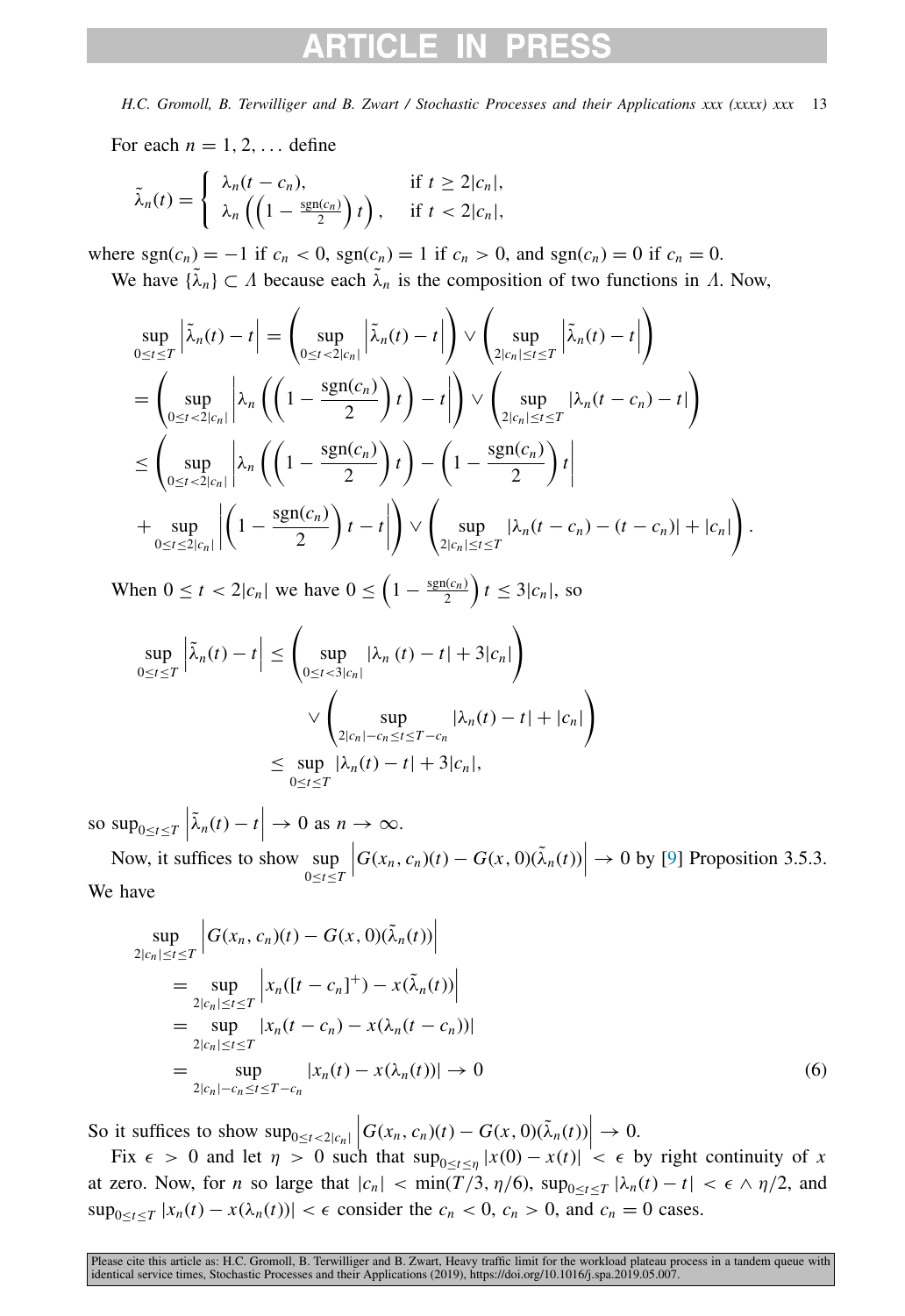#### CLE IN PRESS ΔR

### 14 *H.C. Gromoll, B. Terwilliger and B. Zwart / Stochastic Processes and their Applications xxx (xxxx) xxx*

If 
$$
c_n < 0
$$
,  
\n
$$
sup_{0 \le t < 2|c_n|} |G(x_n, c_n)(t) - G(x, 0)(\tilde{\lambda}_n(t))|
$$
\n
$$
= \sup_{0 \le t < 2|c_n|} |x_n([t - c_n]^+) - x(\tilde{\lambda}_n(t))|
$$
\n
$$
= \sup_{0 \le t < -2c_n} |x_n(t - c_n) - x(\lambda_n(3t/2))|
$$
\n
$$
\le \sup_{0 \le t < -2c_n} |x_n(t - c_n) - x(\lambda_n(t - c_n))| + |x(\lambda_n(t - c_n)) - x(\lambda_n(3t/2))|
$$
\n
$$
\le \sup_{0 \le t < T} |x_n(t) - x(\lambda_n(t))| + \sup_{0 \le t < -2c_n} |x(\lambda_n(t - c_n)) - x(\lambda_n(3t/2))|
$$
\n
$$
\le \sup_{0 \le t \le T} |x_n(t) - x(\lambda_n(t))| + \sup_{0 \le t < -2c_n} |x(\lambda_n(t - c_n))| + \sup_{0 \le t < -2c_n} |x(\lambda_n(3t/2))|.
$$

We have  $(t - c_n) \vee (3t/2) \leq -3c_n$  for  $0 \leq t < -2c_n$ , and so

$$
\lambda_n(t-c_n)\vee\lambda_n(3t/2)\leq\lambda_n(-3c_n)\leq-3c_n+\eta/2\leq\eta.
$$

Thus,

$$
\sup_{0 \leq t < 2|c_n|} \left| G(x_n, c_n)(t) - G(x, 0)(\tilde{\lambda}_n(t)) \right|
$$
\n
$$
\leq \epsilon + \sup_{0 \leq t < -2c_n} |x(\lambda_n(t - c_n))| + \sup_{0 \leq t < -2c_n} |x(\lambda_n(3t/2))|
$$
\n
$$
\leq \epsilon + \sup_{0 \leq t \leq \eta} |x(t)| + \sup_{0 \leq t \leq \eta} |x(t)| \leq 3\epsilon
$$

If  $c_n > 0$ ,

$$
\sup_{0 \le t < 2|c_n|} |G(x_n, c_n)(t) - G(x, 0)(\tilde{\lambda}_n(t))|
$$
\n
$$
= \sup_{0 \le t < 2c_n} |x_n([t - c_n]^+) - x(\tilde{\lambda}_n(t))|
$$
\n
$$
= \sup_{0 \le t < 2c_n} |x_n([t - c_n]^+) - x(\lambda_n(t/2))|
$$
\n
$$
\le \sup_{0 \le t < c_n} |x_n(0) - x(\lambda_n(t/2))| \vee \sup_{c_n \le t < 2c_n} |x_n(t - c_n) - x(\lambda_n(t/2))|.
$$
\n(7)

For the first term,

$$
\sup_{0 \le t \le c_n} |x_n(0) - x(\lambda_n(t/2))| \le \sup_{0 \le t < c_n} |x_n(0) - x(0)| + |x(0) - x(\lambda_n(t/2))|
$$
\n
$$
= |x_n(0) - x(\lambda_n(0))| + \sup_{0 \le t < c_n} |x(0) - x(\lambda_n(t/2))|
$$
\n
$$
\le \sup_{0 \le t < T} |x_n(t) - x(\lambda_n(t))| + \sup_{0 \le t < T} |x(0) - x(t)| \le 2\epsilon,
$$

since  $\lambda_n(t/2) \leq \lambda_n(c_n/2) \leq c_n/2 + \eta/2 \leq \eta$  for  $0 \leq t \leq c_n$ . For the second term,

$$
\sup_{c_n \le t < 2c_n} |x_n(t - c_n) - x(\lambda_n(t/2))| = \sup_{0 \le t < c_n} \left| x_n(t) - x\left(\lambda_n\left(\frac{t + c_n}{2}\right)\right) \right|
$$
\n
$$
\le \sup_{0 \le t < c_n} |x_n(t) - x(\lambda_n(t))| + \left| x(\lambda_n(t)) - x\left(\lambda_n\left(\frac{t + c_n}{2}\right)\right) \right|
$$
\n
$$
\le \epsilon + \sup_{0 \le t < c_n} \left| x(\lambda_n(t)) - x(0) + x(0) - x\left(\lambda_n\left(\frac{t + c_n}{2}\right)\right) \right|
$$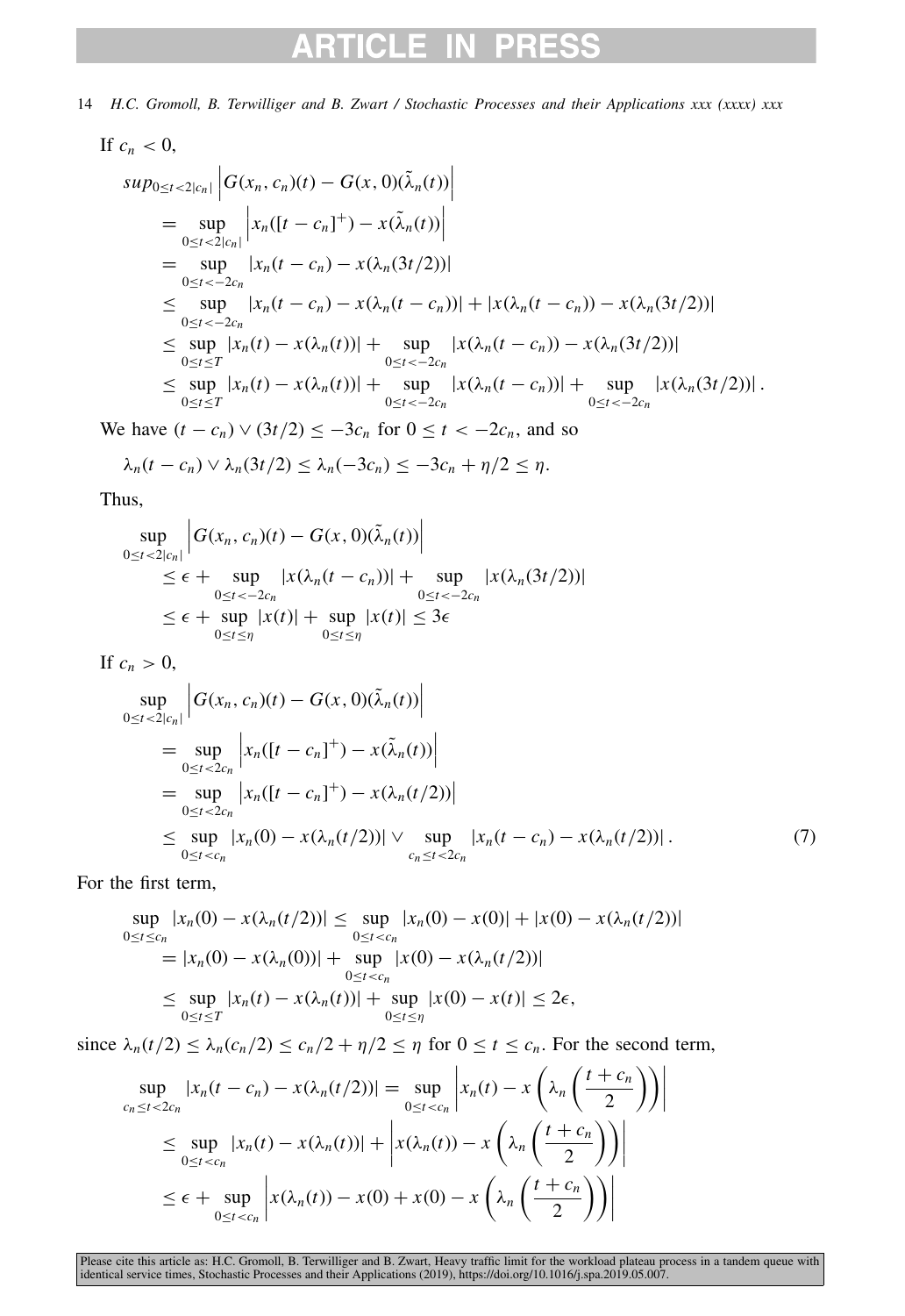*H.C. Gromoll, B. Terwilliger and B. Zwart / Stochastic Processes and their Applications xxx (xxxx) xxx* 15

$$
\leq \epsilon + \sup_{\substack{0 \leq t < c_n \\ t \leq \epsilon + 2}} |x(\lambda_n(t)) - x(0)| + \sup_{\substack{0 \leq t < c_n \\ t \leq \epsilon}} \left| x(0) - x\left(\lambda_n\left(\frac{t + c_n}{2}\right)\right) \right|
$$
\n
$$
\leq \epsilon + 2 \sup_{0 \leq t < \eta} |x(0) - x(t)| \leq 3\epsilon,
$$

since  $\lambda_n(t) \vee \lambda_n(\frac{t+c_n}{2}) \leq \lambda_n(c_n) \leq c_n + \eta/2 \leq \eta$  for  $0 \leq t \leq c_n$ . If  $c_n = 0$  then  $\tilde{\lambda}_n = \lambda_n$  so  $G(x_n, c_n)(t) - G(x, 0)(\tilde{\lambda}_n(t)) = x_n(t) - x(\lambda_n(t))$ , which converges

to zero uniformly by assumption.

So in all three cases we have

$$
\sup_{0\leq t<2|c_n|}\Big|G(x_n,c_n)(t)-G(x,0)(\tilde{\lambda}_n(t))\Big|\leq 3\epsilon.
$$

Together with  $(6)$  $(6)$  and since  $\epsilon$  was arbitrary, we have

$$
\sup_{0\leq t\leq T}\left|G(x_n,c_n)(t)-G(x,0)(\tilde{\lambda}_n(t))\right|\to 0
$$

as  $n \to \infty$ .

So we have  $G(x_n, c_n) \to G(x, 0)$  on  $D$ .

For  $x \in \mathbb{D}$ , let Disc(x) denote the set of discontinuities of x.

### **Lemma 4.2.** *H is continuous at*  $(x, y, 0)$  *for all*  $x, y \in \mathbb{D}$  *such that*

$$
Disc(x) \cap Disc(y) = \varnothing.
$$

**Proof.** Let  $c_n \in \mathbb{R}$  with  $c_n \to 0$  and let  $x_n$  and  $y_n$  be in  $\mathbb{D}$  such that  $x_n \to x$  and  $y_n \to y$  and fix a time  $T > 0$ . Let  $z_n = y_n - x_n$  and  $z = y - x$ . Since Disc(*x*)∩Disc(-*y*) = ∅, [\[18](#page-25-14)] Theorem 4.1 tells us that there exists  $\{\lambda_n\} \subset \Lambda'$  such that  $\rho_T(\lambda_n, e) \to 0$  and  $\rho_T(z_n, z \circ \lambda_n) \to 0$ . Since *G* is continuous at (*z*, 0) by [Lemma](#page-11-1) [4.1,](#page-11-1) and ( $z_n$ ,  $c_n$ )  $\rightarrow$  (*z*, 0) we have { $\tilde{\lambda}_n$ }  $\subset \Lambda'$ such that  $\rho_T(\tilde{\lambda}_n, e) \to 0$  and  $\rho_T(G(z_n, c_n), z \circ \tilde{\lambda}_n) \to 0$ . In fact, we may construct  $\tilde{\lambda}_n$  as in the proof of [4.1.](#page-11-1) Since  $x \mapsto x^{\uparrow}$  is continuous on D and  $(x)^{\uparrow} \circ \tilde{\lambda} = (x \circ \tilde{\lambda})^{\uparrow}$ , we have  $\rho_T(H(x_n, y_n, c_n), H(x, y, 0) \circ \tilde{\lambda}_n) \rightarrow 0$ . Since *T* was arbitrary we have *H* is continuous  $(x, y, 0)$ .  $\blacksquare$ 

<span id="page-14-1"></span>**Lemma 4.3.** *For all*  $x, y \in \mathbb{D}$ *,* 

$$
Disc(H(x, y, 0)) \subset \{t : y(t) - y(t-) > 0\} \cup \{t : x(t) - x(t-) < 0\}.
$$

*In particular, if*  $\{t : x(t) - x(t-) < 0\} = \emptyset$ , then

 $Disc(H(x, y, 0)) \subset Disc(y)$ .

**Proof.** Disc( $H(x, y, 0)$ ) = {*t* :  $H(x, y, 0)(t) - H(x, y, 0)(t-) \neq 0$ } = {*t* :  $H(x, y, 0)(t) H(x, y, 0)(t-) > 0$ } since  $H(x, y, 0)$  is nondecreasing. Thus,

Disc
$$
(H(x, y, 0))
$$
 ⊂ { $t$  :  $(y - x)(t) - (y - x)(t -) > 0$ }  
 ⊂ { $t$  :  $y(t) - y(t -) > 0$ } ∪ { $t$  :  $x(t) - x(t -) < 0$ }. ■

<span id="page-14-0"></span>**Lemma 4.4.** Let  $\lambda_n$  and  $\gamma_n$  be strictly increasing homeomorphisms from [0, *T*] onto [0, *T*] *and*  $x_n, x \in \mathbb{D}$  *such that for some finite collection*  $\{t_j\}_{j=0}^N \subset [0, T]$  *with* 

*(i)*  $0 = t_0 < t_1 < \cdots < t_N = T$  we have  $\lambda_n^{-1}(t_j) = \gamma_n^{-1}(t_j)$  for each  $j = 0, 1, 2, \ldots, N$ ,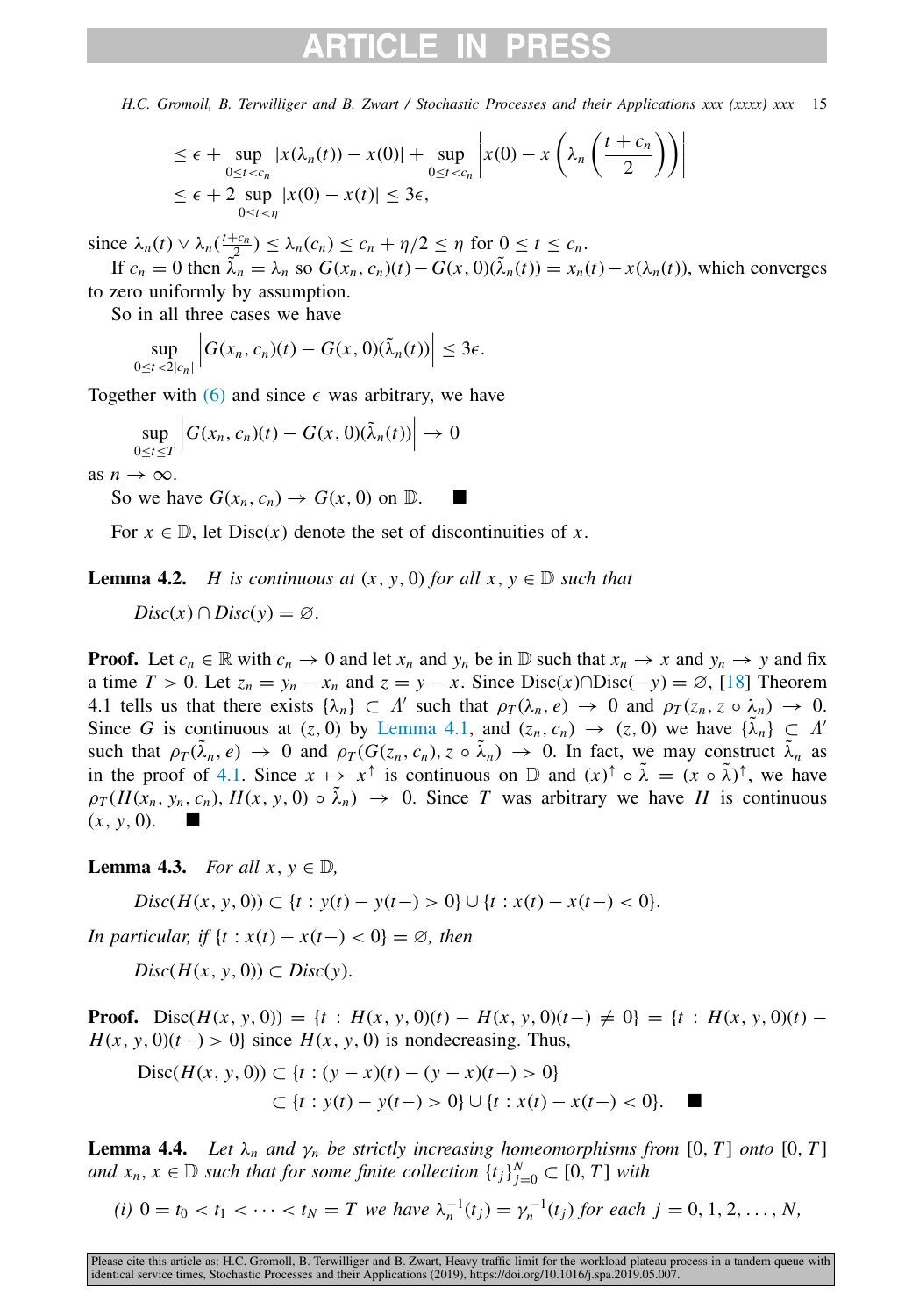# **PRE**

16 *H.C. Gromoll, B. Terwilliger and B. Zwart / Stochastic Processes and their Applications xxx (xxxx) xxx*

*(ii)*  $\rho_T(x_n, x \circ \lambda_n) < \epsilon$ *, and* (iii)  $w(x, [t_{j-1}, t_j)) = \sup(|x(t) - x(s)| : t, s \in [t_{j-1}, t_j)) < \epsilon$  for each  $j = 1, 2, ..., N$ ,

*then*

$$
\rho_T(x_n, x \circ \gamma_n) < 3\epsilon.
$$

**Proof.** Let  $r_j = \gamma_n^{-1}(t_j) = \lambda_n^{-1}(t_j)$  for  $j = 0, 1, ..., N$ , so that  $\bigcup_{j=1}^N [r_{j-1}, r_j] =$  $\bigcup_{j=1}^{N} [t_{j-1}, t_j] = [0, T)$ . Then

$$
\rho_T(x_n, x \circ \gamma_n) = \sup_{0 \le t \le T} |x_n(t) - x(\gamma_n(t))|
$$
  
\n
$$
= \max_{k=1}^N \sup_{r_{j-1} \le t < r_j} |x_n(t) - x(\gamma_n(t))| \vee |x_n(T) - x(T)|
$$
  
\n
$$
= \max_{k=1}^N \sup_{t_{j-1} \le t < t_j} |x_n(\gamma_n^{-1}(t)) - x(t)| \vee |x_n(T) - x(T)|
$$
  
\n
$$
= \max_{k=1}^N \sup_{t_{j-1} \le t < t_j} |x_n(\gamma_n^{-1}(t)) - x(t_{j-1}) + x(t_{j-1}) - x(t)|
$$
  
\n
$$
\vee |x_n(T) - x(T)|,
$$

and so

$$
\rho_T(x_n, x \circ \gamma_n) \leq \max_{k=1}^N \left( \sup_{t_{j-1} \leq t < t_j} |x_n(\gamma_n^{-1}(t)) - x(t_{j-1})| + w(x, [t_{j-1}, t_j)) \right) \n\vee |x_n(T) - x(T)| \n\leq \max_{k=1}^N \left( \sup_{r_{j-1} \leq t < r_j} |x_n(t) - x(\lambda_n(r_{j-1}))| + \epsilon \right) \n\vee |x_n(T) - x(T)| \n\leq \max_{k=1}^N \left( \sup_{r_{j-1} \leq t < r_j} |x_n(t) - x(\lambda_n(t))| \n+ |x(\lambda_n(t)) - x(\lambda_n(r_{j-1}))| + \epsilon \right) \vee |x_n(T) - x(T)| \n\leq \max_{k=1}^N \left( \sup_{r_{j-1} \leq t < r_j} |x_n(t) - x(\lambda_n(t))| + w(x, [t_{j-1}, t_j)) + \epsilon \right) \n\vee |x_n(T) - x(T)| \n\leq \max_{k=1}^N \left( \sup_{r_{j-1} \leq t < r_j} |x_n(t) - x(\lambda_n(t))| + 2\epsilon \right) \vee |x_n(T) - x(T)| \n\leq \rho_T(x_n, x \circ \lambda_n) + 2\epsilon \n\leq 3\epsilon. \blacksquare
$$

<span id="page-15-0"></span>Finally, we prove that *F* is continuous on a relevant set.

Please cite this article as: H.C. Gromoll, B. Terwilliger and B. Zwart, Heavy traffic limit for the workload plateau process in a tandem queue with<br>identical service times, Stochastic Processes and their Applications (2019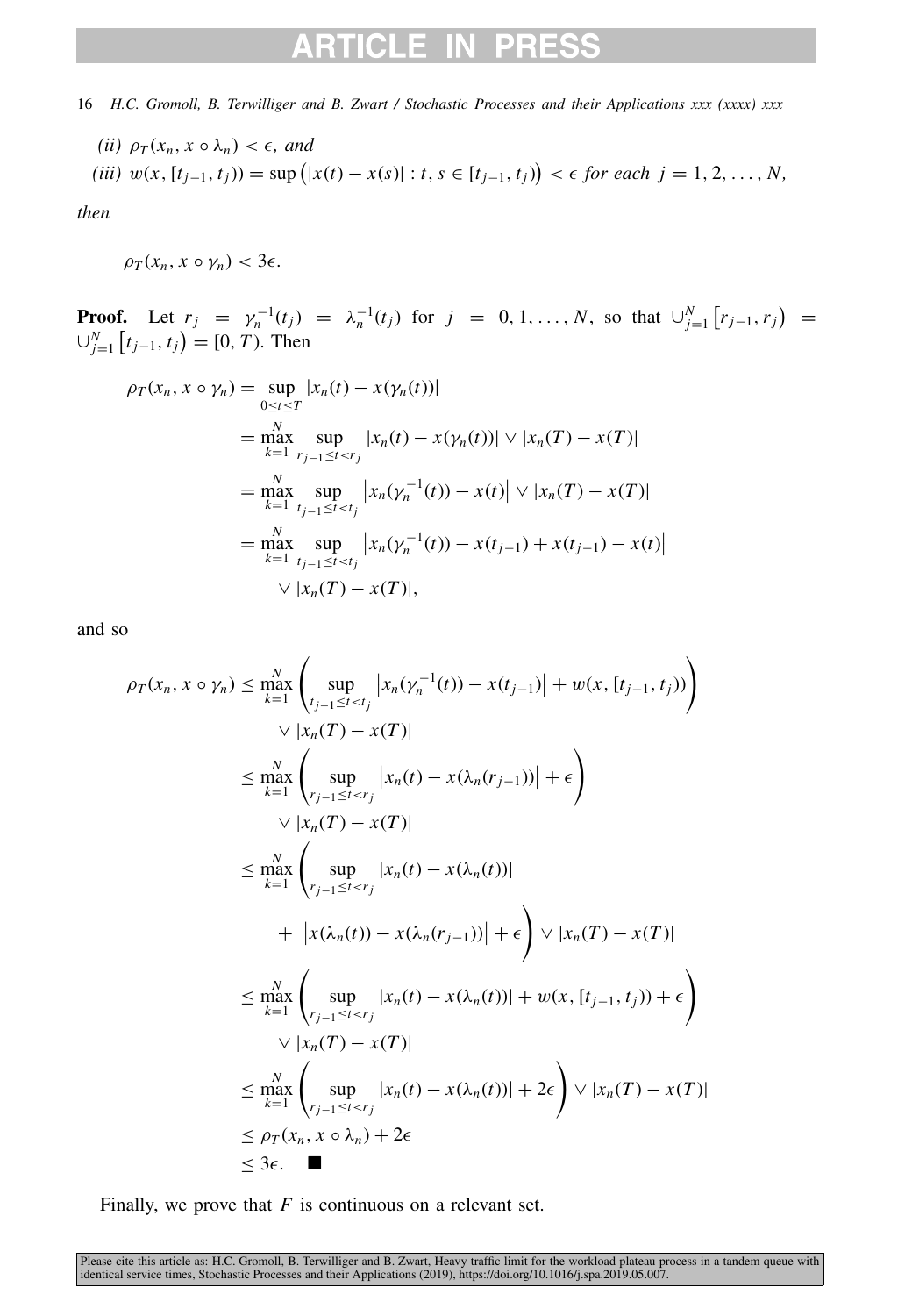# RTICI F IN PR

*H.C. Gromoll, B. Terwilliger and B. Zwart / Stochastic Processes and their Applications xxx (xxxx) xxx* 

**Lemma 4.5.** *F is continuous at*  $(x, y, 0)$  *in the product topology on*  $\mathbb{D} \times \mathbb{D} \times \mathbb{R}$ *, for all x and*  $y$  ∈  $\mathbb D$  *with Disc(x)* ∩ *Disc(y)* = ∅ *and* 

 ${t : y(t) - y(t-) < 0} = ∅.$ 

**Proof.** Let  $T > 0$ , let  $\rho_T$  be the uniform metric on function from [0, *T*] to R, and fix  $\epsilon > 0$ . Apply Lemma 1 on page 110 of [[5\]](#page-25-9) to construct finite subsets  $A_1 = \{t'_j\}$  and  $A_2 = \{s_j\}$  of  $[0, T]$  such that  $0 = t'_0 < \cdots < t'_k = T, 0 = s_0 < \cdots < s_m = T$ ,  $w(y; [t'_{j-1}, t'_{j})) = \sup\{|y(s) - y(t)| : s, t \in [t'_{j-1}, t'_{j})\} < \epsilon$  and  $w(H(x, y, 0); [s_{j-1}, s_{j})) < \epsilon$  for all *j*. Since Disc(*y*)∩Disc(*H*(*x*, *y*, 0)) ⊂ Disc(*x*)∩Disc(*y*) = ∅, the two sets *A*<sub>1</sub> and *A*<sub>2</sub> can be chosen so that  $A_1 ∩ A_2 = \{0, T\}$ . Note that  $w(y; [t_{i-1}, t_i)) < \epsilon$  and  $w(H(x, y, 0); [t_{i-1}, t_i)) < \epsilon$ for  $\{t_i\} = A_1 \cup A_2$ . Let 2 $\delta$  be the distance between the closest two points in  $A_1 \cup A_2$ . Choose *n*<sup>0</sup> and homeomorphisms  $\lambda_n$  and  $\mu_n$  in  $\Lambda$  so that

(i)  $\rho_T(v_n, v \circ \lambda_n) < (\delta \wedge \epsilon),$ (ii)  $\rho_T(\lambda_n, e) < (\delta \wedge \epsilon),$ (iii)  $\rho_T(H(x_n, y_n, c_n), H(x, y, 0) \circ \mu_n) < (\delta \wedge \epsilon)$ , and (iv)  $\rho_T(\mu_n, e) < (\delta \wedge \epsilon)$ 

for  $n \geq n_0$ . Thus for  $n \geq n_0$ 

$$
\lambda_n^{-1}(A_1) \cap \mu_n^{-1}(A_2) = \{0, T\}
$$

and  $\{r_j\} = \lambda_n^{-1}(A_1) \cup \mu_n^{-1}(A_2)$  has corresponding points in the same order as  $\{t_j\} = A_1 \cup A_2$ . Let  $\gamma_n$  be homeomorphisms of [0, *T*] defined by

$$
\gamma_n(r_j)=t_j
$$

for corresponding points  $r_j \in \lambda_n^{-1}(A_1) \cup \mu_n^{-1}(A_2)$  and  $t_j \in A_1 \cup A_2$  and by linear interpolation elsewhere.

Note that for each  $r_j \in \lambda_n^{-1}(A_1) \cup \mu_n^{-1}(A_2)$  either

$$
\lambda_n(r_j) = t_j \qquad \text{or} \qquad \mu_n(r_j) = t_j.
$$

Since  $t \mapsto |\gamma_n(t) - t|$  is continuous the maximum is attained at some critical point (exposed point)  $r_j$ , so  $\rho_T(\gamma_n, e) < \rho_T(\lambda_n, e) \vee \rho_T(\mu_n, e) < \epsilon$ . Now,

$$
\rho_T(F(x_n, y_n, c_n), F(x, y, 0) \circ \gamma_n) \n\leq \rho_T \left( (y_n - y_n^- + H(x_n, y_n, c_n))^{\uparrow}, \left( (y - y^- + H(x, y, 0))^{\uparrow} \right) \circ \gamma_n \right) \n+ \rho_T (H(x_n, y_n, c_n), (H(x, y, 0)) \circ \gamma_n).
$$

For the first term we have

<span id="page-16-0"></span>
$$
\rho_T \left( \left( y_n - y_n^- + H(x_n, y_n, c_n) \right)^{\uparrow}, \left( \left( y - y^- + H(x, y, 0) \right)^{\uparrow} \right) \circ \gamma_n \right) \n\leq \rho_T \left( y_n - y_n^- + H(x_n, y_n, c_n), \left( y - y^- + H(x, y, 0) \right) \circ \gamma_n \right),
$$
\n(8)

and

$$
\rho_T \left( y_n - y_n^- + H(x_n, y_n, c_n), (y - y^- + H(x, y, 0)) \circ \gamma_n \right) \le \rho_T \left( y_n, y \circ \gamma_n \right) + \rho_T \left( y_n^-, y^- \circ \gamma_n \right) + \rho_T \left( H(x_n, y_n, c_n), H(x, y, 0) \circ \gamma_n \right). \tag{9}
$$

Please cite this article as: H.C. Gromoll, B. Terwilliger and B. Zwart, Heavy traffic limit for the workload plateau process in a tandem queue with identical service times, Stochastic Processes and their Applications (2019), https://doi.org/10.1016/j.spa.2019.05.007.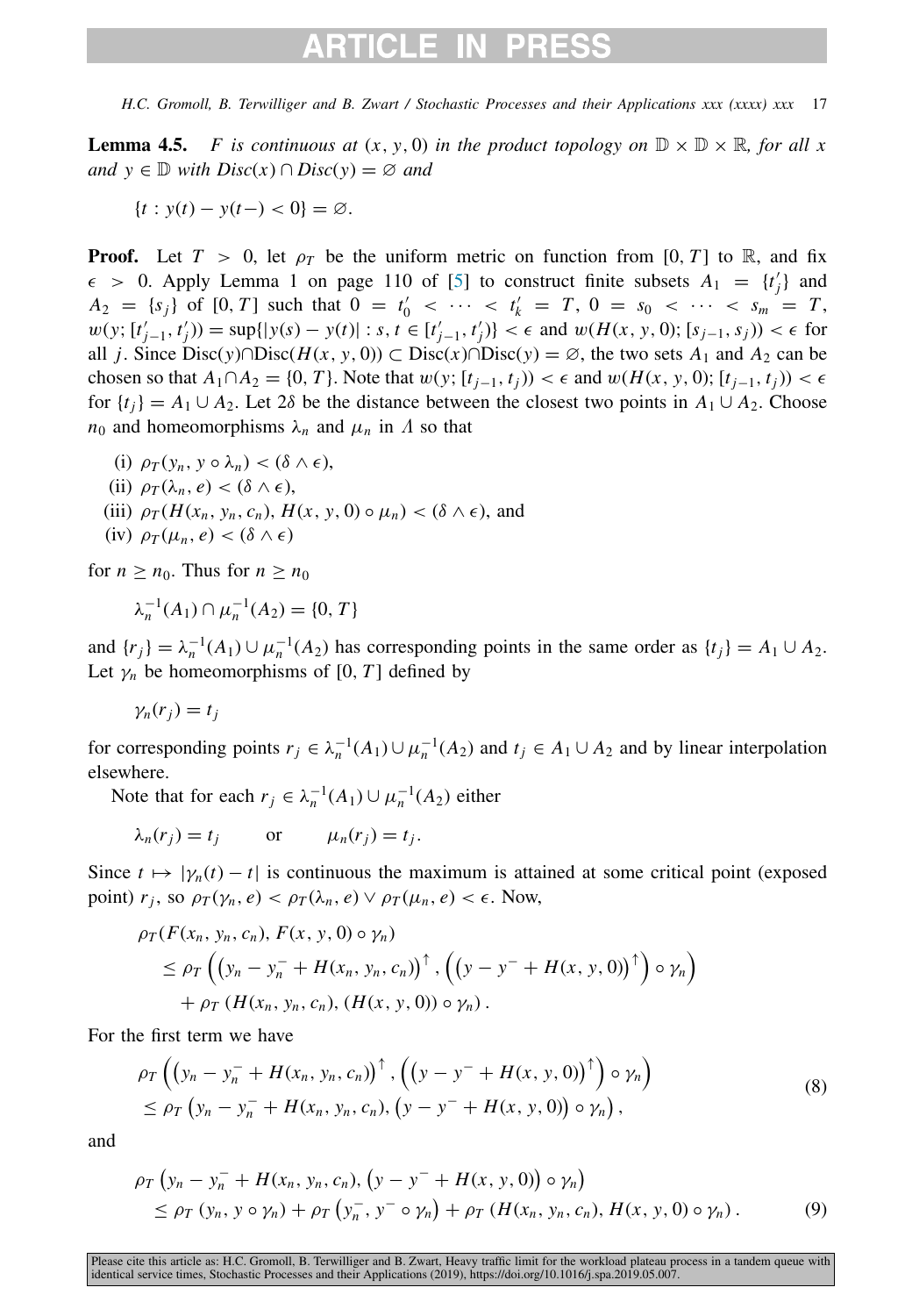# <span id="page-17-0"></span>CIF IN PR

18 *H.C. Gromoll, B. Terwilliger and B. Zwart / Stochastic Processes and their Applications xxx (xxxx) xxx*

Since  $\gamma_n$  is strictly increasing,

$$
\rho_T(y_n^-, y^- \circ \gamma_n) = \sup_{0 \le t \le T} \left| \lim_{s \nearrow t} y_n(s) - \lim_{r \nearrow y_n(t)} y(r) \right|
$$
  
= 
$$
\sup_{0 \le t \le T} \left| \lim_{s \nearrow t} y_n(s) - \lim_{r \nearrow t} y(\gamma_n(r)) \right|,
$$

and so

$$
\rho_T\left(y_n^-, y^-\circ \gamma_n\right) \leq \sup_{0\leq t\leq T}|y_n(t) - y(\gamma_n(t))|,
$$

since the left limit of  $y_n$  and  $y \circ \gamma_n$  exists at each *t*. Therefore,

$$
\rho_T\left(y_n^-, y^-\circ\gamma_n\right) \leq \rho_T\left(y_n, y\circ\gamma_n\right). \tag{10}
$$

Combining  $(8)$  $(8)$ – $(10)$  $(10)$  we have,

$$
\rho_T(F(x_n, y_n, c_n), F(x, y, 0) \circ \gamma_n)
$$
\n
$$
\leq \rho_T\left(\left(y_n - y_n^- + H(x_n, y_n, c_n)\right)^{\uparrow}, \left(\left(y - y^- + H(x, y, 0)\right)^{\uparrow}\right) \circ \gamma_n\right)
$$
\n
$$
+ \rho_T\left(H(x_n, y_n, c_n), H(x, y, 0) \circ \gamma_n\right)
$$
\n
$$
\leq 2\rho_T\left(y_n, y \circ \gamma_n\right) + 2\rho_T\left(H(x_n, y_n, c_n), H(x, y, 0) \circ \gamma_n\right)
$$
\n
$$
\leq 12\epsilon,
$$

by [Lemma](#page-14-0) [4.4](#page-14-0).

### 5. Scaling limit of the plateau process

In this section we prove several results concerning the sequence of models, and then combine these to prove [Theorem](#page-7-0) [2.1](#page-7-0). We begin by showing that the function  $H$  scales nicely when no centering is required.

<span id="page-17-2"></span>**Lemma 5.1.** *For positive constants*  $a_n$  *and n,* 

$$
a_n^{-1}H(x, y, c)(nt) = H(x^n, y^n, c/n)(t),
$$

*for all*  $t \geq 0$ *, where*  $x^n(t) = a_n^{-1}x(nt)$  *and*  $y^n(t) = a_n^{-1}y(nt)$ *.* 

Proof. By definition,

$$
a_n^{-1} H(x, y, c)(nt) = a_n^{-1} \sup_{0 \le s \le nt} (x(s) - y([s - c]^+))
$$
  
= 
$$
\sup_{0 \le s \le t} (a_n^{-1} x(ns) - a_n^{-1} y([ns - c]^+))
$$
  
= 
$$
\sup_{0 \le s \le t} (a_n^{-1} x(ns) - a_n^{-1} y(n [s - c/n]^+))
$$
  
= 
$$
\sup_{0 \le s \le t} (x^n (s) - y^n([s - c/n]^+))
$$
  
= 
$$
H(x^n, y^n, c/n)(t)
$$

<span id="page-17-1"></span>**Lemma 5.2.** *The set*  $\mathcal{K} = \{x \in \mathbb{D} : x(t) - x(t-) \geq 0 \text{ for each } t \in (0, \infty)\}$  *is closed in*  $\mathbb{D}$ *.*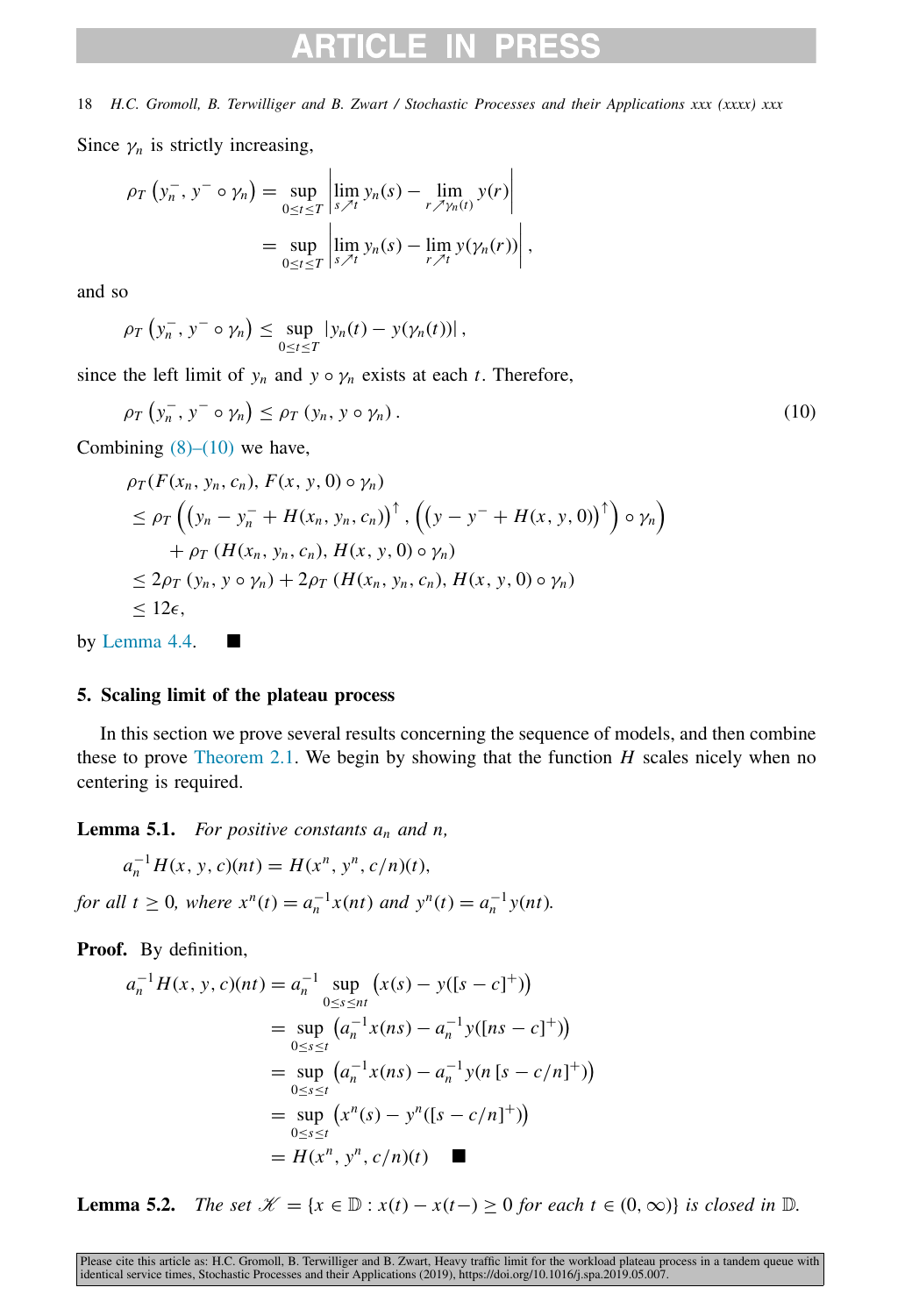# <span id="page-18-1"></span>**RTICI F IN**

*H.C. Gromoll, B. Terwilliger and B. Zwart / Stochastic Processes and their Applications xxx (xxxx) xxx* 

**Proof.** Let  $\{x_n\}$  be a sequence in  $\mathcal{K}$  such that  $x_n \to x$ . Fix  $t_0 \in (0, \infty)$  with  $x(t_0) - x(t_0) \neq 0$ . There exists  $t_n \to t_0$  with  $x_n(t_n) - x_n(t_n) \to x(t_0) - x(t_0)$  by [[13](#page-25-15)] proposition VI.2.1. We have  $x_n(t_n) - x_n(t_n -) \ge 0$  for each *n* since  $x_n \in \mathcal{K}$ , so  $x(t_0) - x(t_0 -) \ge 0$  and we must have  $x \in \mathcal{K}$ .

The next Lemma establishes a joint convergence involving the primitive input processes. Recall that  $\check{U}^r \Rightarrow U^*$  and  $\check{V}^r \Rightarrow V^*$  in  $\mathbb{D}$ .

**Lemma 5.3.** *For any sequence of real numbers*  $c_r \rightarrow c$ *,* 

$$
(\check{U}^r + c_r e, \check{V}^r, 1/r) \Rightarrow (U^* + ce, V^*, 0),
$$

*in the product topology on*  $\mathbb{D} \times \mathbb{D} \times \mathbb{R}$ *. Moreover,* 

$$
Disc(U^* + ce) \cap Disc(V^*) = \varnothing \ a.s.
$$

*and*  $\{t : V^*(t) - V^*(t-) < 0\} = \emptyset$  *a.s.* 

**Proof.** Since *ce* is continuous,  $\check{U}^r \Rightarrow U^*$ , and  $c_r e \Rightarrow ce$  we have  $\check{U}^r + c_r e \Rightarrow U^* + ce$  by [\[18](#page-25-14)]. We have joint convergence  $(\check{U}^r + c_r e, \check{V}^r) \Rightarrow (U^* + ce, V^*)$  since  $\check{V}^r$  is independent of  $\check{U}^r$ and therefore  $\check{U}^r + c_r e$  is independent of  $\check{V}^r$  because  $c_r$  is constant in  $\omega$ , [\[19](#page-25-8)] Theorem 11.4.4, moreover  $U^*$  is independent of  $V^*$ . Since  $1/r$  is constant in  $\omega$  we have  $1/r \to 0$  in probability so [\[5](#page-25-9)] Theorem 4.4 gives joint convergence

$$
(\check{V}^r + c_r e, \check{U}^r, 1/n) \Rightarrow (U^* + ce, V^*, 0).
$$

*V*<sup>\*</sup> is a stable Lévy motion by 2.4.1 of the online supplement to [[19](#page-25-8)]. So *V*<sup>\*</sup> has no fixed discontinuities:  $\mathbb{P}\left\{U^*(t) = U^*(t-)\right\} = 1$  for all  $t \in (0, \infty)$ . By [\[18](#page-25-14)] [Lemma](#page-14-1) [4.3,](#page-14-1) gives  $\mathbb{P} \{ \text{Disc}(U^*) \cap \text{Disc}(V^*) = \emptyset \} = 1$  and since *ce* is continuous we have

$$
\mathbb{P}\left\{\text{Disc}(U^* + ce) \cap \text{Disc}(V^*) = \varnothing\right\} = 1.
$$

Finally,  $\mathbb{P}\left\{\check{V}^r \in \mathcal{K}\right\} = 1$ ,  $\check{V}^r \Rightarrow V^*$ , and  $\mathcal{K}$  is closed by [Lemma](#page-17-1) [5.2,](#page-17-1) so the Portmanteau theorem gives

$$
\mathbb{P}\left\{V^* \in \mathcal{K}\right\} \ge \limsup_{n \to \infty} \mathbb{P}\left\{\check{V}^r \in \mathcal{K}\right\} = 1. \quad \blacksquare
$$

For each  $r > 0$  and  $t \ge 0$  define  $\overline{D}^r(t) = \frac{1}{r} D^r(rt)$ . Using [Corollary](#page-10-2) [3.4](#page-10-2) under this fluid scaling, we have for all  $t > 0$ ,

$$
\bar{R}^r(t) = \frac{1}{r}R(rt).
$$

We will need the fluid limit of  $\overline{D}^r(\cdot)$ .

Lemma 5.4. *As*  $r \to \infty$ ,

<span id="page-18-0"></span>
$$
\bar{R}^r \Rightarrow e/\mu
$$

**Proof.**  $\check{U}^r(1) \Rightarrow U^*(1)$  implies  $\frac{r}{a_r}(\overline{U}^r(1) - \mu^r) \Rightarrow U^*(1)$ , but  $r/a_r \rightarrow \infty$  implies  $\bar{U}^r(1) - \mu_r \Rightarrow 0$ . Since  $\mu^r \rightarrow \mu$  we have  $\bar{U}^r(1) \Rightarrow \mu$ . By Theorem 2.4.1 of the internet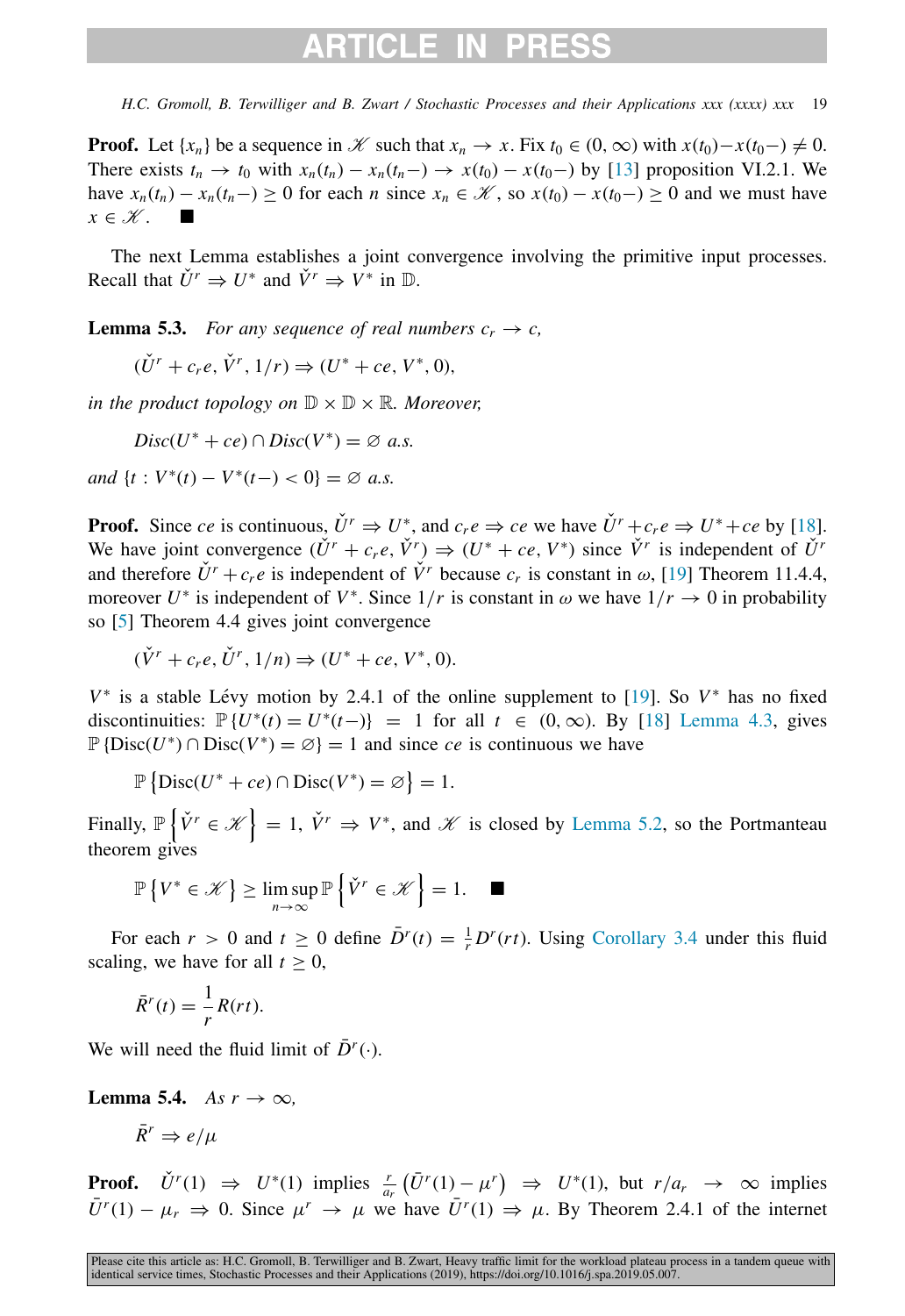#### **PRF ARTICLE IN**

## 20 *H.C. Gromoll, B. Terwilliger and B. Zwart / Stochastic Processes and their Applications xxx (xxxx) xxx*

supplement to [\[19](#page-25-8)], we have  $\bar{U}^r \Rightarrow \mu e$  in  $\mathbb{D}$ . Similarly,  $\bar{V}^r \Rightarrow \mu e$  in  $\mathbb{D}$ . Now compute

$$
\bar{R}^r(t) = \frac{1}{r} \sup \{ m \ge 0 : V^r(m) + H(U^r, V^r, 1)(m) \le rt \}
$$
  
=  $\sup \{ x/r \ge 0 : V^r(x) + H(U^r, V^r, 1)(x) \le rt \}$   
=  $\sup \{ x/r \ge 0 : \frac{V^r(x)}{r} + \frac{1}{r}H(U^r, V^r, 1)(x) \le t \}$   
=  $\sup \{ y \ge 0 : \frac{V^r(ry)}{r} + \frac{1}{r}H(U^r, V^r, 1)(ry) \le t \}$   
=  $\sup \{ y \ge 0 : \bar{V}^r(y) + H(\bar{U}^r, \bar{V}^r, 1/r)(y) \le t \},$ 

by [Lemma](#page-17-2) [5.1.](#page-17-2) We have  $(\bar{U}^r, \bar{V}^r, 1/r) \Rightarrow (\mu e, \mu e, 0)$  in  $\mathbb{D}$  since the processes are independent. The function *H* is continuous at  $(\mu_u e, \mu_v e, 0)$ , and addition is continuous at continuous elements of D, so

$$
\bar{V}^r + H(\bar{U}^r, \bar{V}^r, 1/r) \Rightarrow \mu e
$$

in D. The result follows because  $\mu e$  is in the set of continuity for the function  $x \mapsto \sup\{y \geq 0\}$  $0: x(y) \le t$ } by Corollary 13.6.4 in [\[19\]](#page-25-8). ■

We now prove the main result.

## Proof of [Theorem](#page-7-0) [2.1.](#page-7-0) By [Lemma](#page-11-2) [3.5](#page-11-2)

$$
M(t) = F(U^r, V^r, 1)(R(t)).
$$

Under fluid scaling  $\bar{R}^r$   $\Rightarrow$  *e*/ $\mu$  by [5.4.](#page-18-0) We first consider the scaling limit for *F*, before composing with *R*.

$$
a_r^{-1} F(U^r, V^r, 1)(rt) = a_r^{-1} \sup_{0 \le s \le rt} (V^r(s) - V^r(s-) + H(U^r, V^r, 1)(s))
$$
  
\n
$$
- a_r^{-1} H(U^r, V^r, 1)(rt)
$$
  
\n
$$
= \sup_{0 \le s \le rt} (a_r^{-1} V^r(s) - a_r^{-1} V^r(s-) + a_r^{-1} H(U^r, V^r, 1)(s))
$$
  
\n
$$
- a_r^{-1} H(U^r, V^r, 1)(rt)
$$
  
\n
$$
= \sup_{0 \le s \le t} (a_r^{-1} V^r(rs) - a_r^{-1} V^r(rs) + a_r^{-1} H(U^r, V^r, 1)(rs))
$$
  
\n
$$
- a_r^{-1} H(U^r, V^r, 1)(rt).
$$

 $t \mapsto rv^r t$  is continuous so  $rv^r(rs) - rv^r(rs-) = 0$  and

<span id="page-19-0"></span>
$$
a_r^{-1} F(U^r, V^r, 1)(rt) = \sup_{0 \le s \le t} \left( \check{V}^r(s) - \check{V}^r(s-) + a_r^{-1} H(U^r, V^r, 1)(rs) \right) - a_r^{-1} H(U^r, V^r, 1)(rt).
$$
\n(11)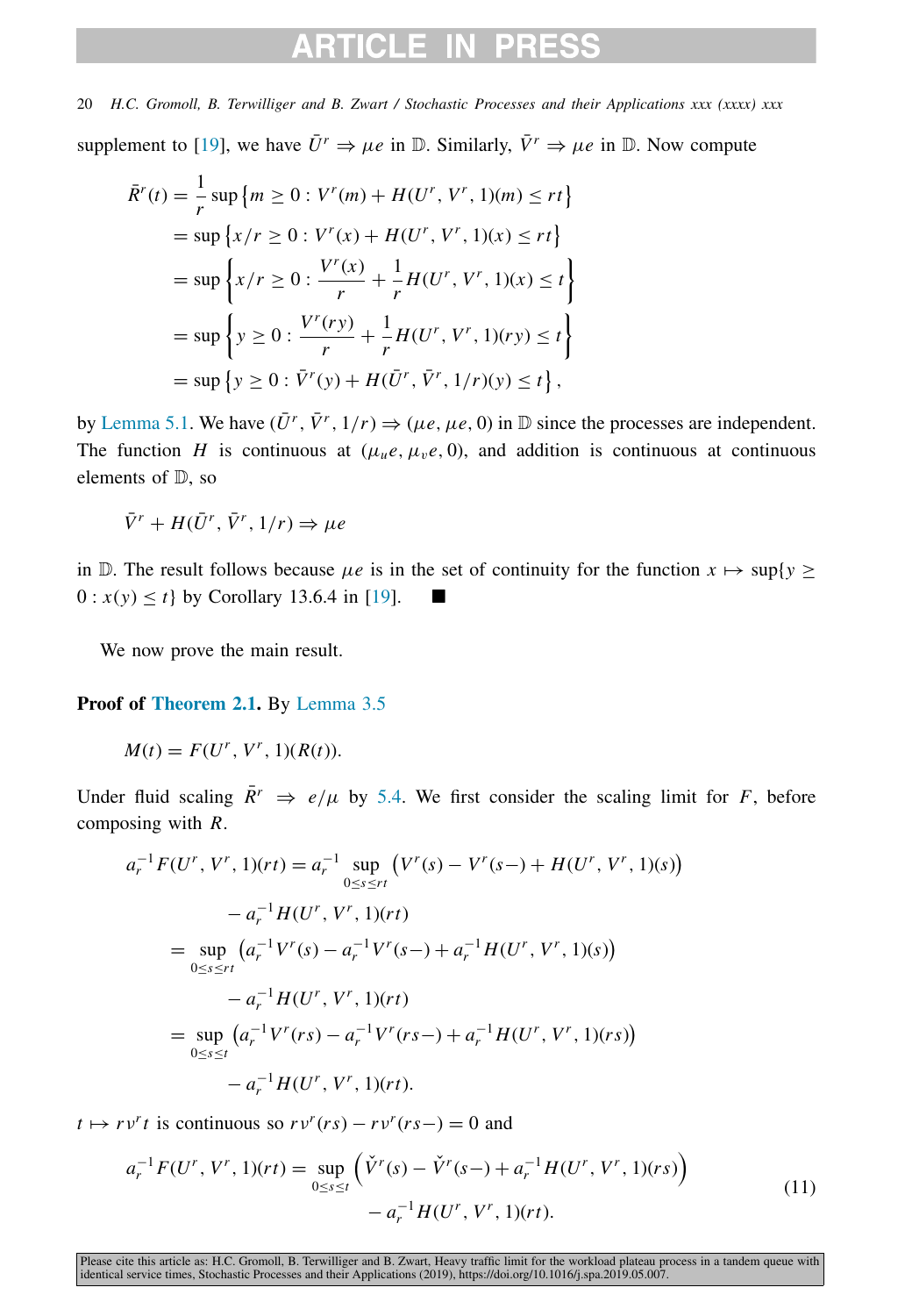#### **RTICLE IN** PR

### *H.C. Gromoll, B. Terwilliger and B. Zwart / Stochastic Processes and their Applications xxx (xxxx) xxx* 21

Now, we address the idleness part of  $(11)$  $(11)$  that occurs twice.

$$
a_r^{-1} H(U^r, V^r, 1)(rt)
$$
  
\n
$$
= a_r^{-1} \sup_{0 \le s \le rt} (U^r(s) - V^r([s - 1]^+))
$$
  
\n
$$
= \sup_{0 \le s \le t} (a_r^{-1} U^r(rs) - a_r^{-1} V^r(r[s - 1/r]^+))
$$
  
\n
$$
= \sup_{0 \le s \le t} \left( a_r^{-1} (U^r(rs) - r\mu^r s) + a_r^{-1} r\mu^r s
$$
  
\n
$$
- a_r^{-1} (V^r(r[s - 1/r]^+) - r\nu^r[s - 1/r]^+) - a_r^{-1} r\nu^r[s - 1/r]^+ \right)
$$
  
\n
$$
= \sup_{0 \le s \le t} (\check{U}^r(s) + a_r^{-1} r\mu^r s - \check{V}^r([s - 1/r]^+) - a_r^{-1} r\nu^r[s - 1/r]^+)
$$
  
\n
$$
= \sup_{0 \le s \le t} (\check{U}^r(s) + a_r^{-1} r(\mu^r - \nu^r)s + a_r^{-1} r\nu^r(s - [s - 1/r]^+)
$$
  
\n
$$
- \check{V}^r([s - 1/r]^+)).
$$

Since

$$
a_r^{-1}r v^r (s - [s - 1/r]^+) = a_r^{-1}r v^r (1/r \wedge s) = a_r^{-1} v^r (1 \wedge rs),
$$

we have

$$
a_r^{-1} H(U^r, V^r, 1)(rt)
$$
  
=  $H(\check{U}^r + a_r^{-1}r(\mu^r - \nu^r)e + a_r^{-1}\nu^r(1 \wedge re), \check{V}^r, 1/r)(t).$ 

Putting this expression back into [\(11](#page-19-0)),

$$
a_r^{-1} F(U^r, V^r, 1)(rt) = \sup_{0 \le s \le t} \left[ \check{V}^r(s) - \check{V}^r(s-)
$$
  
+
$$
H(\check{U}^r + a_r^{-1}r(\mu^r - \nu^r)e + a_r^{-1}\nu^r(1 \wedge re), \check{V}^r, 1/r)(s) \right]
$$
  
- 
$$
H(\check{U}^r + a_r^{-1}r(\mu^r - \nu^r)e + a_r^{-1}\nu^r(1 \wedge re), \check{V}^r, 1/r)(t)
$$
  
= 
$$
F(\check{U}^r + a_r^{-1}r(\mu^r - \nu^r)e + a_r^{-1}\nu^r(1 \wedge re), \check{V}^r, 1/r)(t).
$$

By [Lemma](#page-15-0) [5.3](#page-18-1) we have  $(U^* + \gamma \mu e, V^*, 0)$  satisfies the continuity criterion of Lemma [4.5.](#page-15-0) By the continuous mapping theorem

$$
F(\check{U}^{r} + a_{r}^{-1}r(\mu^{r} - \nu^{r})e + a_{r}^{-1}\nu^{r}(1 \wedge re), \check{V}^{r}, 1/r) \Rightarrow F(U^{*} + \gamma\mu e, V^{*}, 0).
$$

Finally, the scaled plateau process is a composition of *F* with *R*,

$$
a_r^{-1}F(U^r, V^r, 1)(R(rt)) = a_r^{-1}F(U^r, V^r, 1)(r\overline{R}^r(t)).
$$

Composition is continuous on ( $\mathbb{D} \times C_0$ ) by [[18\]](#page-25-14) Theorem 3.1, where  $C_0 \subset \mathbb{D}$  denotes the strictly increasing, continuous functions. So the continuous mapping theorem yields

$$
a_r^{-1}M^r(r \cdot) = \check{M}^r \Rightarrow M^* = F(U^* + \gamma \mu e, V^*, 0)(\cdot/\mu).
$$

### 6. Analysis of the limit process

<span id="page-20-0"></span>In this section we derive, for certain cases, some properties of the stochastic process *M*<sup>∗</sup> that appears as the scaling limit of the plateau process. We focus on cases where the interarrival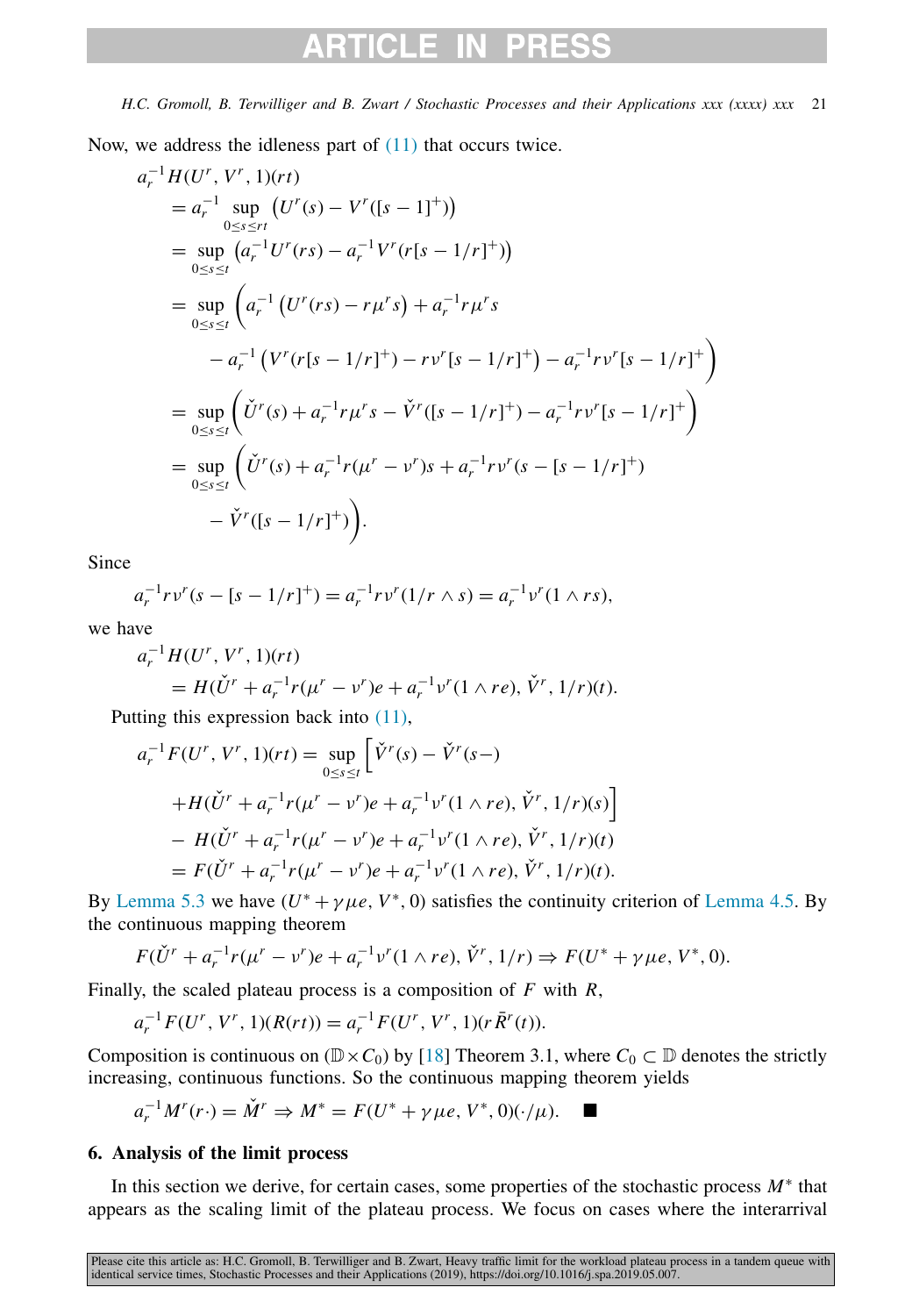# ARTICI F IN P

#### 22 *H.C. Gromoll, B. Terwilliger and B. Zwart / Stochastic Processes and their Applications xxx (xxxx) xxx*

time distribution has finite variance (but the service time distribution still has infinite variance), leading to a trivial limit for the arrival process  $U^*(t) \equiv 0$  and a non-trivial  $\alpha$ -stable process  $V^*$ for the limit of the service process. By [Theorem](#page-7-0) [2.1](#page-7-0), the limit of the plateau process is then

$$
M^*(t) = F(\gamma \mu e, V^*, 0)(t/\mu), \qquad t \ge 0.
$$

Although this process is not Markov, a suitable time change of it is and has one-dimensional distributions that can be derived explicitly. The time change is simply an inverse local time of the reflected (at zero) version of the process  $V^*(t) - \gamma \mu t$ ,  $t \ge 0$ . More explicitly, letting  $X(t) = V^*(t) - \gamma \mu t$  and  $\underline{X}(t) = \inf_{0 \le s \le t} X(s)$ , the process  $L(t) = -\underline{X}(t)$  is the local time at zero for the reflected process  $Y(t) = X(t) - X(t)$  associated with *X*. We use its right-continuous inverse  $L^{-1}$  to define the time-changed version

$$
Z(v) = M^*(\mu L^{-1}(v)), \qquad v \ge 0,
$$

<span id="page-21-0"></span>of our limit process. The one-dimensional distributions of *Z* are given by the following.

**Theorem 6.1.** If the limiting arrival process is identically zero, then for each  $v \ge 0$ , the *distribution function*  $F_v$  *of*  $Z(v)$  *is given by* 

<span id="page-21-2"></span>
$$
F_v(y) = \exp\left(-\int_y^{y+v} \frac{\kappa(q)}{q} dq\right), \qquad y \ge 0,
$$
\n(12)

*where*  $\kappa(q)/q = \phi_q(c_\alpha q^{-\alpha}/\alpha)$ ,  $\phi_q$  *is the right-inverse of* 

$$
s \mapsto s + s^{\alpha} + c_{\alpha} \int_{q}^{\infty} (1 - e^{-sx}) x^{-\alpha - 1} dx,
$$

*and c*<sup>α</sup> *is an explicit constant (see below).*

Not only does this result provide some means to perform calculations on the process *Z* (and thus on the process  $M^*$ ), but it also allows us to relate [Theorem](#page-7-0) [2.1](#page-7-0) to the results obtained in [[11](#page-25-7)]. In particular, comparing with Theorem 2.2 in [[11\]](#page-25-7), we see that the above one-dimensional distributions of our time changed limit process  $Z(v) = M^*(\mu L^{-1}(v))$  are precisely the limiting laws of the one-dimensional distributions of the process studied in [[11\]](#page-25-7) (a discrete-time Markov chain embedded in the plateau process), in which the analogous time change was performed on the original (prelimit) process before scaling and taking the limit.

The remainder of this section provides the proof.

### *6.1. Proof of [Theorem](#page-21-0)* [6.1](#page-21-0)

Since  $U^* \equiv 0$ , we are using the function

$$
F(\gamma \mu e, y, 0)(t/\mu) = \sup_{0 \le s \le t/\mu} [y(s) - y(s-) + \sup_{0 \le r \le s} [\gamma \mu r - y(r)]] - \sup_{0 \le s \le t/\mu} [\gamma \mu s - y(s)],
$$

where *y* is replaced by the  $\alpha$ -stable process  $V^*$ . Using the definition of  $X(t)$  and  $\underline{X}(t)$ , this expression reduces to

<span id="page-21-1"></span>
$$
F(\gamma \mu e, V^*, 0)(t/\mu) = \sup_{0 \le s \le t/\mu} [X(s) - X(s-) - \inf_{0 \le r \le s} X(r)] + \inf_{0 \le s \le t/\mu} X(s)
$$
  
= 
$$
\sup_{0 \le s \le t/\mu} [X(s) - X(s-) + \underline{X}(t/\mu) - \underline{X}(s)].
$$
 (13)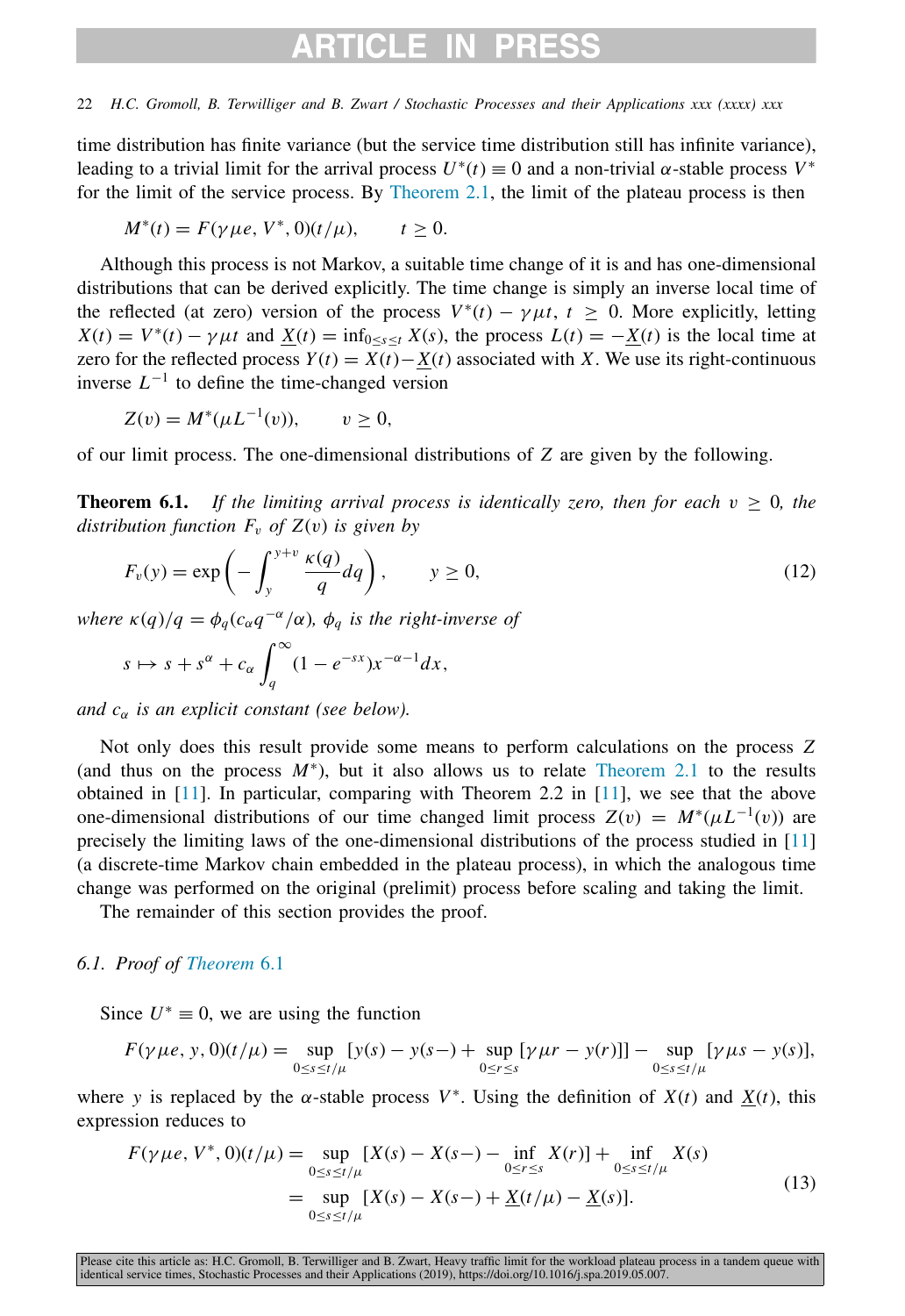# **RTICI F IN**

Recall that  $L(t) = -X(t)$  is the local time at zero for the reflected process  $Y(t) = X(t) - X(t)$ associated with *X*. For  $v \ge 0$  define

$$
Z(v) = \sup_{0 \le s \le L^{-1}(v)} [X(s) - X(s-) - (v - L(s))],
$$

where  $L^{-1}$  denotes the right-continuous inverse. Then from [\(13](#page-21-1)) we see that for times *t* such that  $L(t/\mu) = v$ ,  $M^*(t) = Z(v)$ . Put another way, we have for all  $t \ge 0$  that  $M^*(\mu L^{-1}(L(t/\mu))) = Z(L(t/\mu))$ . That is, the process  $Z(v) = M^*(\mu L^{-1}(v))$  is a certain timechanged (and embedded) version of the process  $M^*$ , evaluated at times (scaled by  $\mu$ ) when the local time of *Y* has attained the level *v*. We now examine the one-dimensional distributions of the process *Z*.

For each  $v \ge 0$  we will derive the distribution function  $F_v(y)$ ,  $y \ge 0$ , of  $Z(v)$  using some calculations from excursion theory (note that  $Z(v)$  is a nonnegative random variable). As in Chapter 4 of Bertoin [\[4](#page-25-16)], define  $N = ((v, \varepsilon(v)), v > 0)$  as the Poisson point process of excursions away from 0 for the reflected process *Y*. That is,  $(v, \varepsilon(v))$  takes values in  $[0, \infty) \times \mathcal{E}$ , where  $\mathscr E$  is the space of excursions from zero, and  $\varepsilon(v)$  corresponds to the excursion of *Y* beginning when its local time has attained level v. Let  $\ell$  denote Lebesgue measure and denote by *n* the excursion measure of *Y*, which is the sigma-finite measure on  $\mathscr E$  such that  $\ell \times n$  is the intensity on  $[0, \infty) \times \mathscr{E}$  of the Poisson random measure *N*.

Defining  $\Delta(v) = \Delta(\varepsilon(v))$  to be the largest jump made during the excursion  $\varepsilon(v)$  (which we set to be 0 if there is no excursion at v), we see that

$$
Z(v) = \sup_{0 \le u \le v} [\Delta(u) - (v - u)].
$$
\n(14)

Since  $N' = (\sum_{v} \delta_{(v,\Delta(v))}, v \ge 0)$  is a Poisson point process on  $[0,\infty) \times [0,\infty)$ , the process *Z* is Markov. Note that for any  $w \in [0, v]$ ,

$$
Z(v) = \max\{\sup_{0 \le u \le w} [\Delta(u) - (w - u)] - (v - w), \sup_{w \le u \le v} [\Delta(u) - (v - u)]\}
$$
  
= 
$$
\max\{Z(w) - (v - w), \sup_{w \le u \le v} [\Delta(u) - (v - u)]\}
$$
  

$$
\sim \max\{Z(w) - (v - w), \sup_{u \in [0, v - w]} [\Delta(u) - u]\}.
$$

In particular, taking  $w = 0$ , we obtain

$$
Z(v) \sim \sup_{0 \le u \le v} [\Delta(u) - u]. \tag{15}
$$

Define  $A = A_{v,y} = \{(u,\varepsilon) \in [0,\infty) \times \mathcal{E} : u \in [0,v], \Delta(\varepsilon) > y+u\}$ . Then using standard results (e.g. Section 0.5 of Bertoin [\[4](#page-25-16)]), we see that for  $y > 0$ ,

$$
P(Z(v) > y) = P(N(A) \ge 1).
$$
 (16)

The random variable *N*(*A*) is Poisson with mean

<span id="page-22-0"></span>
$$
\lambda(v, y) = (\ell \times n)(A) = \int_0^v n(\Delta(\varepsilon) > y + u) du = \int_y^{y+v} n(\Delta(\varepsilon) > q) dq. \tag{17}
$$

So the distribution function of  $Z(v)$  is  $F_v(y) = \exp(-\lambda(v, y))$ ,  $y > 0$ , which is explicit as long as we can derive an expression for  $n(\Delta(\varepsilon) > q)$  for each  $q > 0$ .

To this end, fix  $q > 0$ . The idea is to compare the set of excursions with a jump bigger than *q* to the set of excursions of a modified process, whose lifetimes are longer than the exponential waiting time until the first  $q$ -jump of the original process. The modified process  $\tilde{Y}$  is obtained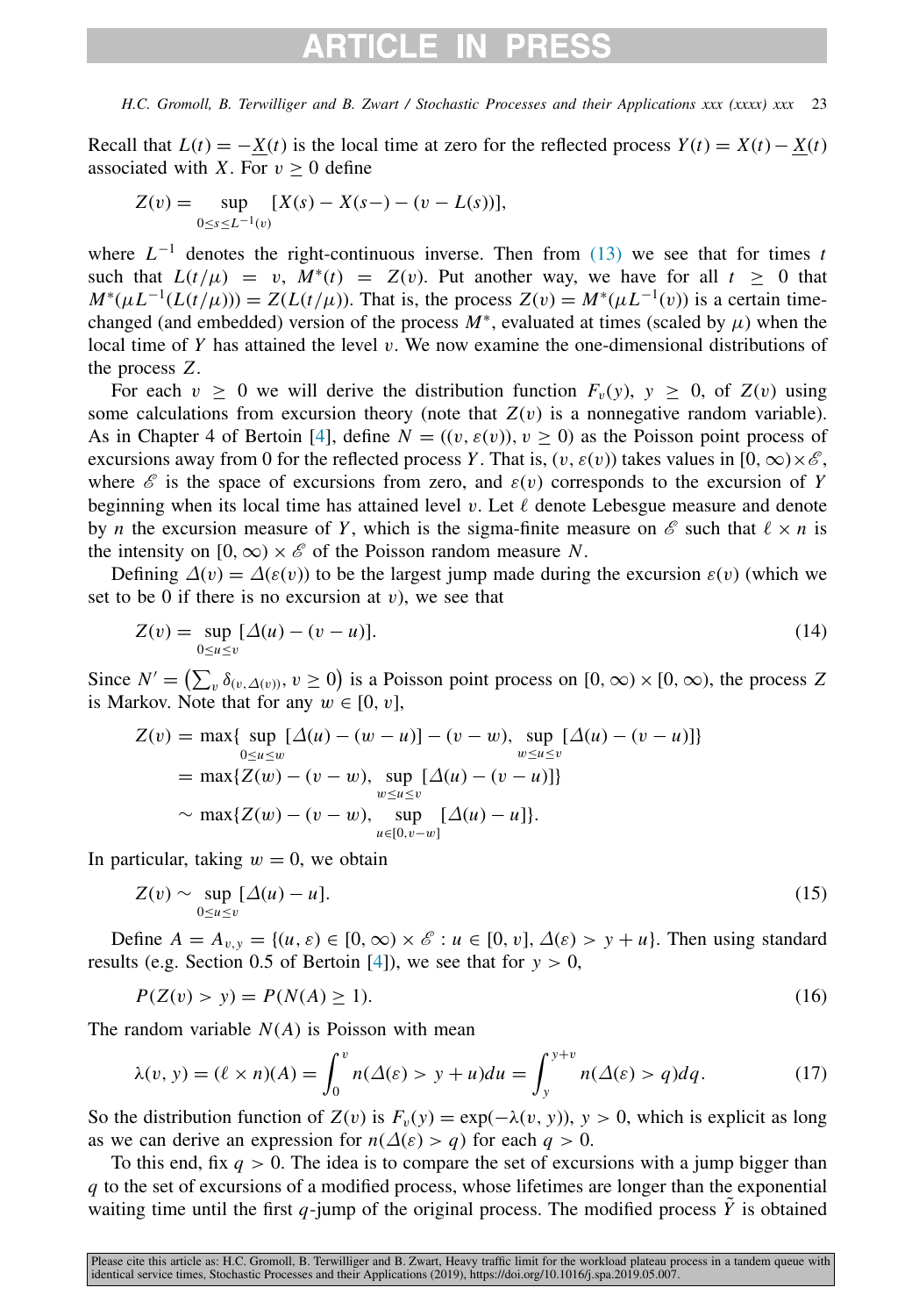# <span id="page-23-1"></span>**ARTICLE IN**

### 24 *H.C. Gromoll, B. Terwilliger and B. Zwart / Stochastic Processes and their Applications xxx (xxxx) xxx*

from *Y* by thinning all jumps of size greater than  $q$ , yielding a Lévy process for which the Lévy measure is now restricted to  $[0, a]$ , so that we may apply a formula of Baurdoux  $[3]$  $[3]$  for excursion lifetimes.

In more detail, write  $X = \tilde{X} + J_q$ , where  $J_q$  is a pure jump process independent of  $\tilde{X}$  with all jumps greater than  $q$ , and  $\tilde{X}$  almost surely has all jumps bounded by  $q$ . Define the modified process  $\tilde{Y}(t) = \tilde{X}(t) - \tilde{X}(t)$  and let  $\tilde{n}$  denote the excursion measure on  $\mathscr{E}$  of the process  $\tilde{Y}$ .

The Laplace exponent of the Lévy process X is  $\Psi(s) = s + s^{\alpha}$ , and the corresponding Lévy measure  $v(dx) = c_\alpha x^{-\alpha-1} dx$ , for a strictly positive constant  $c_\alpha$  (an expression is given in Exercise 1.4 of [\[16](#page-25-18)]). So the Lévy measures of  $\tilde{X}$  and  $J_q$  are  $\nu$  restricted to [0, *q*] and (*q*,  $\infty$ ) respectively. The Lévy exponent of  $\tilde{X}(t)$  can be written as

$$
\tilde{\Psi}_q(s) = s + s^\alpha + c_\alpha \int_q^\infty (1 - e^{-sx}) x^{-\alpha - 1} dx.
$$
\n(18)

Define

$$
e_q = \inf\{t \ge 0 : Y(t) - Y(t-) > q\}
$$

as the waiting time until the first jump of *Y* of size greater than *q*. Then  $e_q = inf\{t \geq 0$ :  $J_q(t) > J_q(t)$ , and since  $J_q$  is independent of  $\tilde{X}$ , the random variable e<sub>q</sub> is exponential with rate  $\beta_q = \nu(q, \infty) = c_\alpha q^{-\alpha}/\alpha$  and is independent of  $\tilde{X}$ .

**Lemma 6.2.** *For each*  $q > 0$ *,* 

<span id="page-23-0"></span>
$$
n(\Delta(\varepsilon) > q) = \int_{\mathscr{E}} (1 - e^{-\beta_q |\varepsilon|}) d\tilde{n}(\varepsilon), \tag{19}
$$

*where*  $|\varepsilon|$  *denotes the lifetime of an excursion*  $\varepsilon \in \mathscr{E}$ .

**Proof.** We show that both expressions are equal to  $1/E[L(e_q)]$ . Beginning with the left side, multiply and divide by  $E[L(e_a)]$  to obtain

$$
n(\Delta(\varepsilon) > q) = \int_{\mathscr{E}} 1_{\{\Delta(\varepsilon) > q\}} dn(\varepsilon)
$$
  
= 
$$
\frac{1}{E[L(\mathbf{e}_q)]} E\left[\int_0^\infty \int_{\mathscr{E}} 1_{\{\Delta(\varepsilon) > q\}} 1_{\{s \le \mathbf{e}_q\}} dn(\varepsilon) dL(s)\right].
$$

We show the second expectation on the right equals one. Since the function  $G(s, \omega, \varepsilon)$  =  $1_{\{\Delta(\varepsilon) > q\}} 1_{\{s \le e_q(\omega)\}}$  on  $[0, \infty) \times \Omega \times \mathscr{E}$  is measurable and almost surely left-continuous in *s*, the compensation formula in excursion theory (see Corollary 11 in Section IV.4 of [[4\]](#page-25-16)) yields

$$
E\left[\int_0^\infty \int_{\mathscr{E}} 1_{\{\Delta(\varepsilon) > q\}} 1_{\{s \le e_q\}} dn(\varepsilon) dL(s)\right] = E\left[\sum_{g} 1_{\{\Delta(\varepsilon_g) > q\}} 1_{\{g \le e_q\}}\right],
$$

where for each sample path, the sum is over the left endpoints of all excursion intervals  $(g, d)$ and  $\varepsilon_g$  is the excursion of *Y* beginning at time *g*. But since  $e_q$  falls during the first excursion with a jump greater than  $q$ , the sum equals one almost surely.

Turning to the right side of ([19\)](#page-23-0), we again multiply and divide, noting that  $E[L(e_q)] =$  $E[L(\mathbf{e}_q)]$ , where  $\hat{L}(t) = -\hat{X}(t)$  is the local time for  $\hat{Y}$ , because the sample paths of *Y* and  $\hat{Y}$ are identical up to time  $e_q$ . This gives

$$
\int_{\mathscr{E}} (1 - e^{-\beta_q |\varepsilon|}) d\tilde{n}(\varepsilon) = \frac{1}{E[L(\mathbf{e}_q)]} E\left[\int_0^\infty \int_{\mathscr{E}} (1 - e^{-\beta_q |\varepsilon|}) 1_{\{s \leq \mathbf{e}_q\}} d\tilde{n}(\varepsilon) d\tilde{L}(s)\right],
$$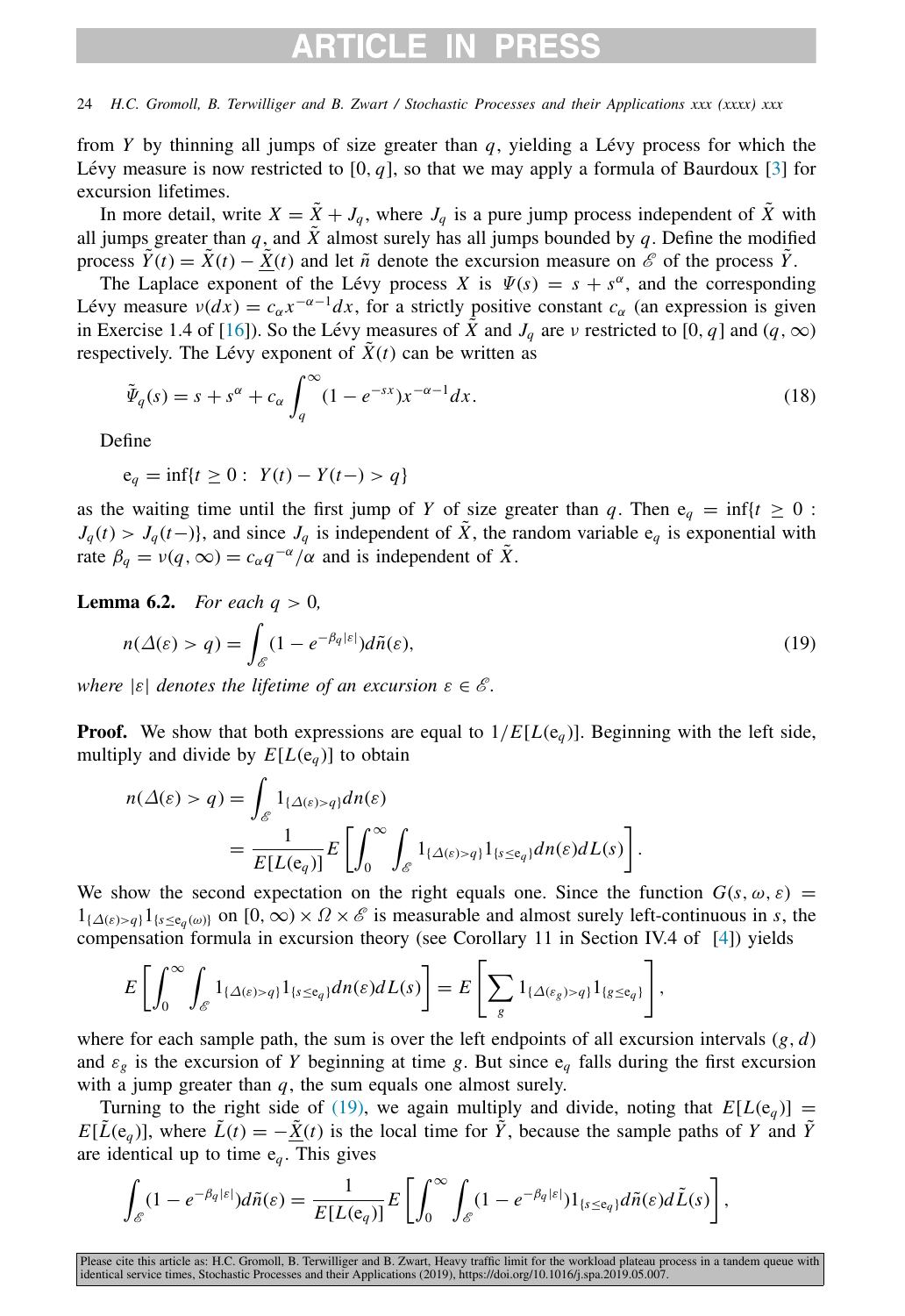### *H.C. Gromoll, B. Terwilliger and B. Zwart / Stochastic Processes and their Applications xxx (xxxx) xxx* 25

and we must show the second expectation on the right equals one. Using the compensation formula,

$$
E\left[\int_0^\infty \int_{\mathscr{E}} (1-e^{-\beta_q|\varepsilon|}) 1_{\{s\leq \mathbf{e}_q\}} d\tilde{n}(\varepsilon) d\tilde{L}(s)\right] = E\left[\sum_g (1-e^{-\beta_q|\varepsilon_g|}) 1_{\{g\leq \mathbf{e}_q\}}\right],
$$

where this time the sum is over all excursion intervals  $(g, d)$  of  $\tilde{Y}$  and  $\varepsilon_g$  are the corresponding excursions. Since  $e_q$  is independent of  $\tilde{Y}$ , the expectation on the right can be computed as an iterated integral over  $\mathbb{D} \times [0, \infty)$  with respect to the product law  $P_{\tilde{Y}} \times P_e$  of the random pair  $(\tilde{Y}, e_a)$ . This yields

$$
E_{\tilde{Y}}E_e \left[ \sum_g (1 - e^{-\beta_q |\varepsilon_g|}) 1_{\{g \le e_q\}} \right] = E_{\tilde{Y}} \left[ \sum_g (1 - e^{-\beta_q |\varepsilon_g|}) P_e(g \le e_q) \right]
$$
  
= 
$$
E_{\tilde{Y}} \left[ \sum_g P_e(|\varepsilon_g| > e_q) P_e(e_q > g) \right].
$$

Note that for each excursion interval  $(g, d)$ , the lifetime  $|\varepsilon_g| = d - g$ . So by the memoryless property of the exponential and since the excursion intervals are disjoint, the right side above is equal to

$$
E_{\tilde{Y}}\left[\sum_{g} P_e(\mathbf{e}_q < d \mid \mathbf{e}_q > g) P_e(\mathbf{e}_q > g)\right] = E_{\tilde{Y}}\left[\sum_{g} P_e(\mathbf{e}_q \in (g, d))\right]
$$
\n
$$
= E_{\tilde{Y}}\left[P_e\left(\mathbf{e}_q \in [0, \infty) \setminus \overline{\mathscr{Z}}\right)\right],
$$

where  $\overline{\mathscr{L}}$  denotes the closure of the zero set of  $\tilde{Y}$ . Since  $X = V^* - \gamma \mu t$  is not a monotone or pure jump process, this set has Lebesgue measure zero and the right side above equals one.

Since the Lévy measure of  $\tilde{X}$  has bounded support, we can apply Equation (3.3) of [\[3](#page-25-17)] to the right side of ([19](#page-23-0)), which in the notation of [\[3](#page-25-17)] would be written " $\tilde{n}(|\varepsilon| > e_q)$ ". Let  $P_x$ denote the law of  $\tilde{X} + x$  and  $\tau_q^x = \inf\{t \ge 0 : \tilde{X}(t) + x = 0\}$  be the hitting time of zero. Then ([19\)](#page-23-0) combined with [\[3](#page-25-17)] Equation (3.3) in our setting (in particular  $h(x)$  there is simply x here) yields

$$
n(\Delta(\varepsilon) > q) = \lim_{x \downarrow 0} \frac{P_x(\tau_q^x > e_q)}{x} = \lim_{x \downarrow 0} \frac{1 - E_x[e^{-\beta_q \tau_q^x}]}{x}.
$$

Observe that

 $E_x[e^{-\beta_q \tau_q^x}] = e^{-x\phi_q(\beta_q)},$ 

with  $\phi_q$  the right inverse of  $\tilde{\Psi}_q$ .

Thus, we obtain

<span id="page-24-0"></span>
$$
n(\Delta(\varepsilon) > q) = \phi_q(\beta_q) = \phi_q(c_\alpha q^{-\alpha}/\alpha) =: h(q).
$$
\n(20)

Rewrite the last expression using ([18\)](#page-23-1) to get

$$
c_{\alpha}q^{-\alpha}/\alpha = \tilde{\Psi}_q(h(q)) = h(q) + h(q)^{\alpha} + c_{\alpha} \int_q^{\infty} (1 - e^{-h(q)x}) x^{-\alpha - 1} dx.
$$

This can be simplified to

$$
h(q) + h(q)^{\alpha} = c_{\alpha} \int_{q}^{\infty} e^{-h(q)x} x^{-\alpha-1} dx.
$$